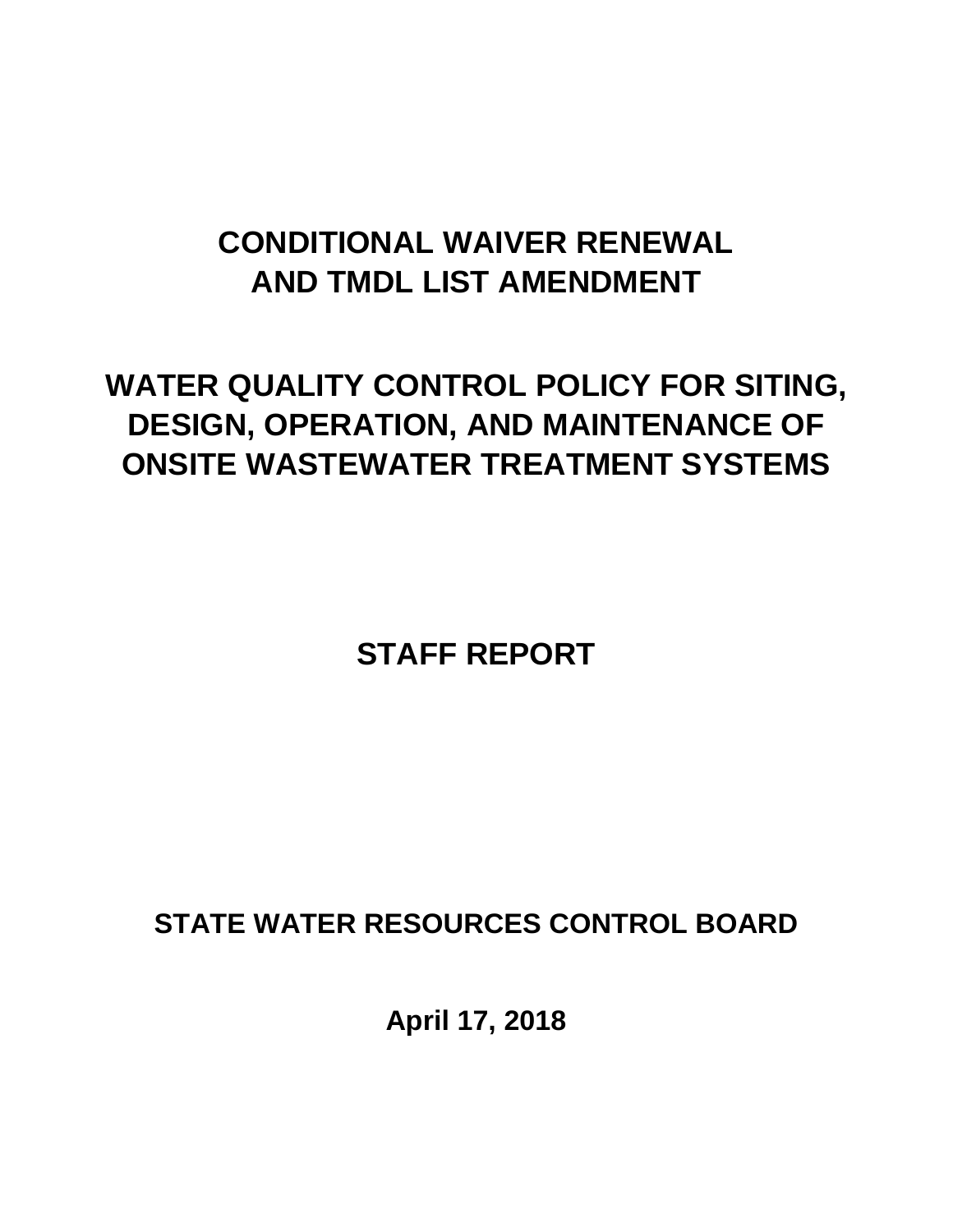## **Table of Contents**

| $1_{-}$ |               |         |  |  |  |  |  |  |
|---------|---------------|---------|--|--|--|--|--|--|
| 2.      |               |         |  |  |  |  |  |  |
|         | 2.1           |         |  |  |  |  |  |  |
|         |               | 2.1.1   |  |  |  |  |  |  |
|         | $2.2^{\circ}$ |         |  |  |  |  |  |  |
|         |               | 2.2.1   |  |  |  |  |  |  |
|         |               | 2.2.2   |  |  |  |  |  |  |
|         |               | 2.2.3   |  |  |  |  |  |  |
|         |               | 2.2.3.1 |  |  |  |  |  |  |
|         |               | 2.2.3.2 |  |  |  |  |  |  |
| 3.      |               |         |  |  |  |  |  |  |
|         | 3.1           |         |  |  |  |  |  |  |
|         | 3.2           |         |  |  |  |  |  |  |
|         | 3.3           |         |  |  |  |  |  |  |

## **Table of Attachments**

| <b>Attachment</b> | Title                                                                                                                                                                                |
|-------------------|--------------------------------------------------------------------------------------------------------------------------------------------------------------------------------------|
| Attachment A      | Summary of Amendments to OWTS Policy Tables 5 and 6                                                                                                                                  |
| Attachment B      | Amendment to the Water Quality Control Policy for Siting, Design, Operation<br>and Maintenance of Onsite Wastewater Treatment Systems (OWTS Policy),<br>Attachment 2, Tables 5 and 6 |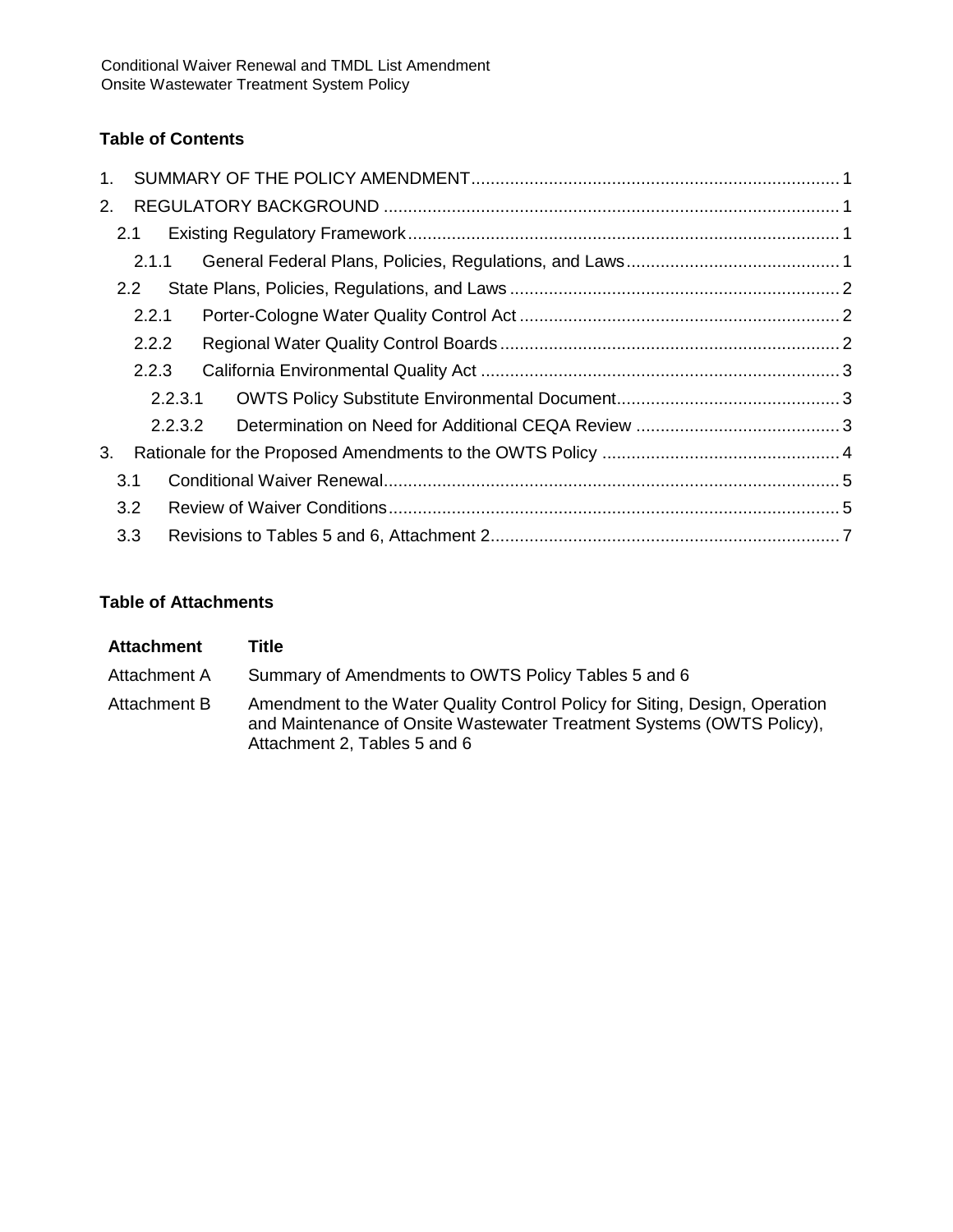# **ACRONYMS**

| <b>APMP</b> | <b>Advanced Protection Management Program</b> |
|-------------|-----------------------------------------------|
| <b>CEQA</b> | <b>California Environmental Quality Act</b>   |
| <b>CWA</b>  | Clean Water Act                               |
| <b>EIR</b>  | <b>Environmental Impact Report</b>            |
| gpd         | <b>Gallons Per Day</b>                        |
| <b>OWTS</b> | <b>Onsite Wastewater Treatment System</b>     |
| <b>RWD</b>  | Report of Waste Discharge                     |
| <b>SDWA</b> | Safe Drinking Water Act                       |
| <b>SED</b>  | <b>Substitute Environmental Document</b>      |
| <b>UIC</b>  | <b>Underground Injection Control</b>          |
| U.S. EPA    | United States Environmental Protection Agency |
| <b>WDRs</b> | <b>Waste Discharge Requirements</b>           |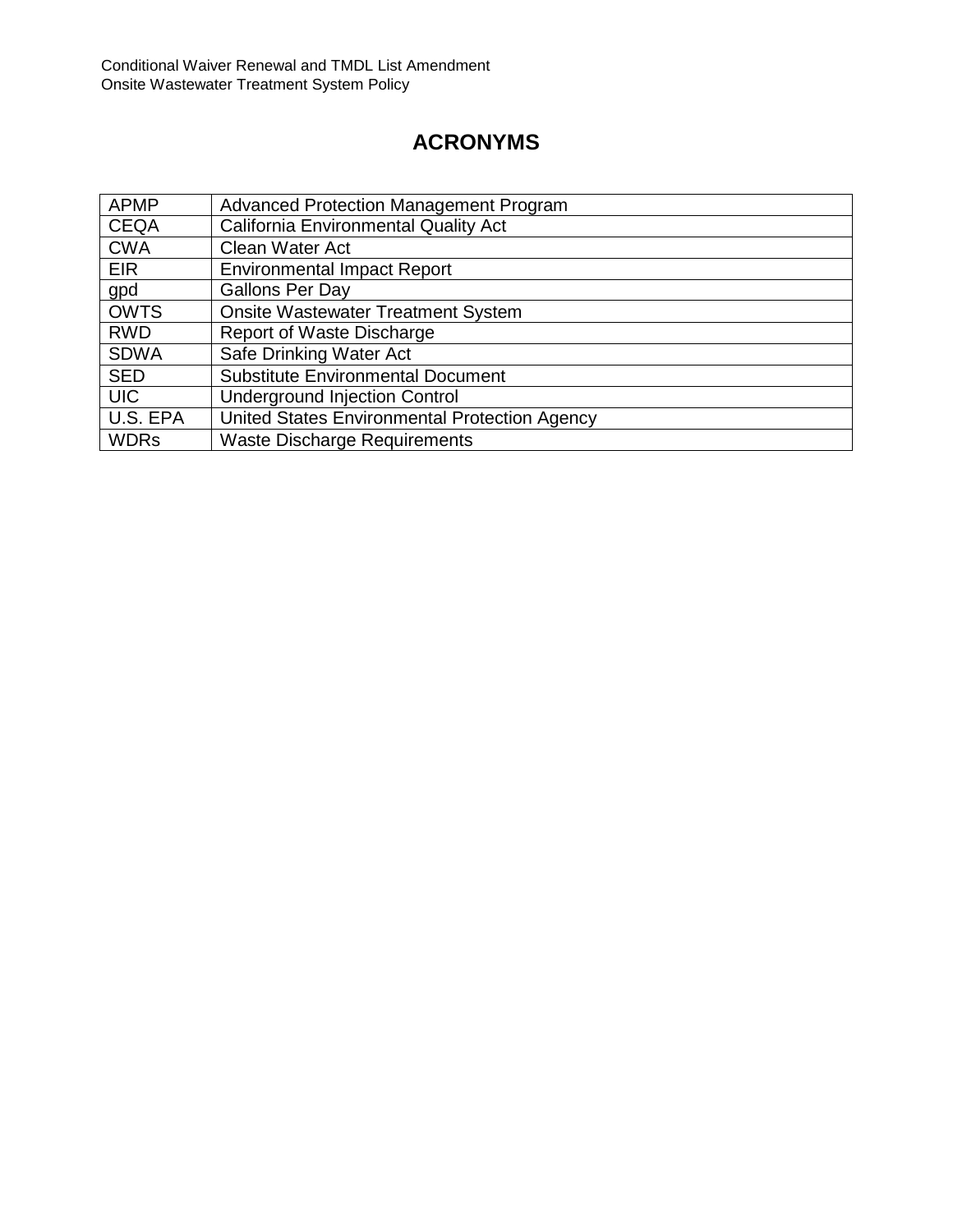# <span id="page-3-0"></span>**1. SUMMARY OF THE POLICY AMENDMENT**

This Staff Report supports renewal of the conditional waiver and amendment of Tables 5 and 6 contained in the Water Quality Control Policy for Siting, Design, Operation, and Maintenance of Onsite Wastewater Treatment Systems (OWTS Policy). The OWTS Policy establishes a statewide, risk-based, tiered approach for the regulation and management of OWTS installations and replacements, and sets the level of performance and protection expected from OWTS. In particular, the OWTS Policy requires actions for water bodies specifically identified as part of this Policy where OWTS contribute to water quality impairment that adversely affects beneficial uses. The OWTS Policy was adopted by the State Water Resources Control Board (State Water Board) on June 19, 2012; it was approved by the Office of Administrative Law on November 13, 2012; and consistent with OWTS Policy section 13.0, became effective six months later on May 13, 2013.

The OWTS Policy authorizes subsurface disposal of domestic strength, and in limited instances high strength, wastewater and establishes minimum requirements for the permitting, monitoring, and operation of OWTS for protecting beneficial uses of waters of the state and preventing or correcting conditions of pollution and nuisance. The Policy also conditionally waives the requirement for owners of OWTS to apply for and receive waste discharge requirements (WDRs) in order to operate their systems when they meet the conditions set forth in the Policy. The Policy applies to OWTS on federal, state, and tribal lands to the extent authorized by law or agreement.

Applicable statewide, the principal responsibility for implementation of the OWTS Policy lies with the Regional Water Quality Control Boards (Regional Water Boards). However, the OWTS Policy also assigns responsibilities to OWTS owners, local agencies that issue OWTS permits, and the State Water Board.

# <span id="page-3-1"></span>**2. REGULATORY BACKGROUND**

# <span id="page-3-2"></span>*2.1 Existing Regulatory Framework*

A wide range of overlapping laws, regulations, policies, plans, and programs that address discharges from OWTS are administered by federal, state, and local agencies.

# <span id="page-3-3"></span>*2.1.1 General Federal Plans, Policies, Regulations, and Laws*

The U.S. Environmental Protection Agency (U.S. EPA) is the lead federal agency responsible for managing water quality. The Federal Water Pollution Control Act of 1972 (also known as the Clean Water Act [CWA]) and its amendments and the Safe Drinking Water Act are the primary federal law that govern and authorize EPA's actions to control water quality. Elements of the CWA that address water quality and are relevant to the regulation of OWTS include:

- Federal Clean Water Act Water Quality Control Plans Standards: Section 303 of the CWA requires states to adopt water quality standards for all surface waters of the United States. These water quality standards are contained in the water quality control plans (basin plans) of each of California's Regional Water Boards.
- Federal Clean Water Act Antidegradation Policy: The federal policy directs states to adopt statewide policies that include the following primary provisions: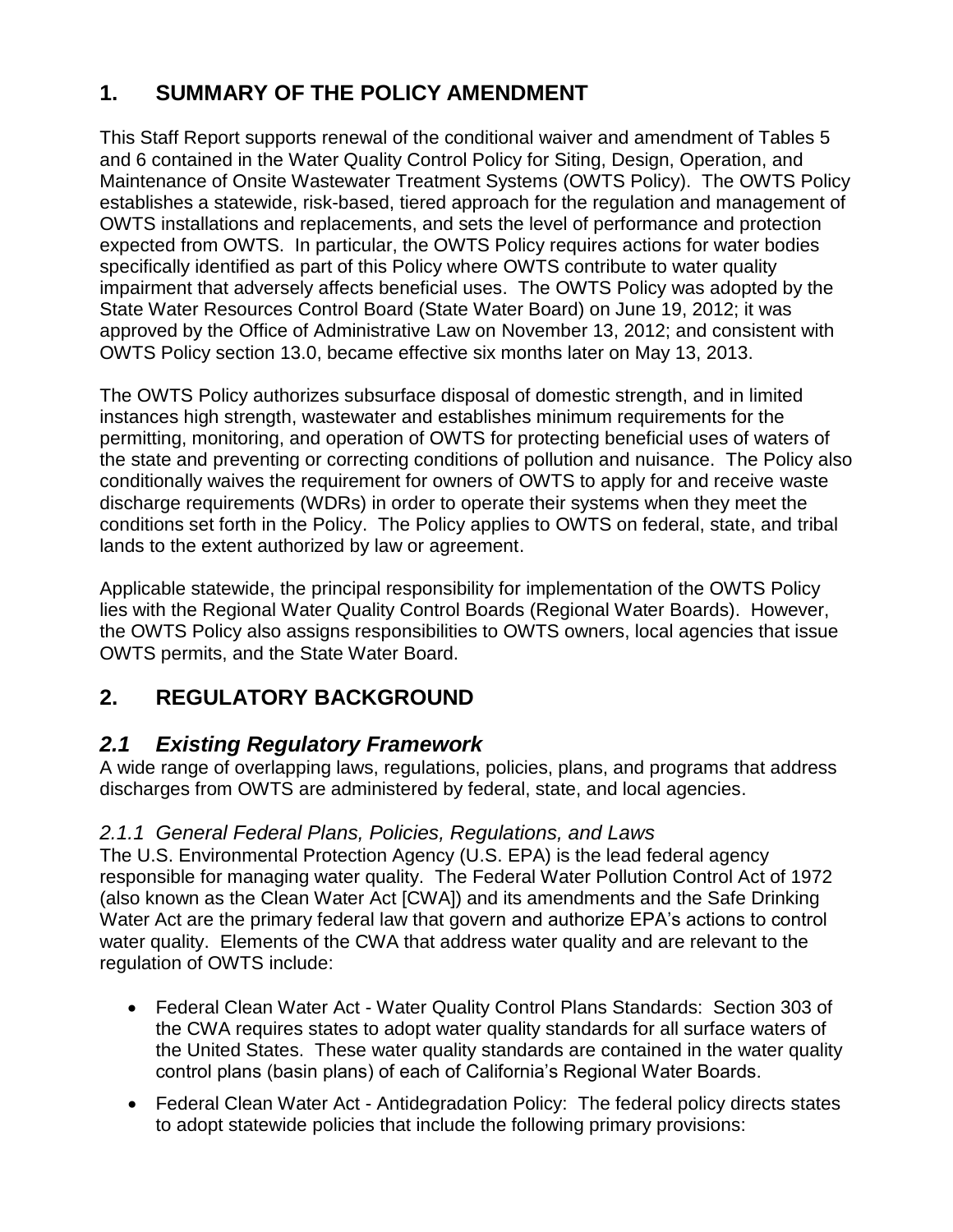- $\checkmark$  Protect and maintain existing instream uses and water quality necessary to protect those uses.
- $\checkmark$  Protect and maintain existing water quality that is better than necessary to support fishing and swimming conditions unless the state degradation is necessary for important local economic or social development.
- $\checkmark$  Maintain and protect high-quality waters that constitute an outstanding national resource.
- Federal Clean Water Act Section 303(d) Impaired Waters List The State Water Board established requirements for OWTS near water bodies listed as impaired pursuant to CWA Section 303(d). OWTS Policy Attachment 2, Tables 5 and 6, list the water bodies where OWTS have been identified as contributing to the impairment. This staff report describes recommended changes to Tables 5 and 6.
- Safe Drinking Water Act The Safe Drinking Water Act (SDWA) regulates contaminants of concern in the domestic water supply. U.S. EPA establishes primary and secondary maximum contaminant levels that regulate these types of contaminants. The Underground Injection Control (UIC) program was established under the provisions of the SDWA and classifies some OWTS as injection wells subject to the UIC.

# <span id="page-4-0"></span>*2.2 State Plans, Policies, Regulations, and Laws*

## <span id="page-4-1"></span>*2.2.1 Porter-Cologne Water Quality Control Act*

California's Porter-Cologne Water Quality Control Act (Porter-Cologne Act), part of the California Water Code, is California's statutory authority for the protection of water quality. Under the Porter-Cologne Act, California must adopt water quality policies, plans, and objectives that protect the state's waters for the use and enjoyment of the people. The act sets forth the obligations of the State Water Board and the nine regional water boards pertaining to the adoption of basin plans and establishment of water quality objectives. The State Water Resources Control Board establishes policy for the nine Regional Water Quality Control Boards. The State Water Board has primary responsibility for overseeing all the state's water quality regulations and standards, including water quality control plans and relevant water quality objectives and standards.

## <span id="page-4-2"></span>*2.2.2 Regional Water Quality Control Boards*

Each Regional Water Board has primary responsibility for designating the beneficial uses of water bodies within its region, establishing water quality objectives for protection of those uses, issuing permits, and conducting enforcement activities. Water quality objectives are established in basin plans. Regional Water Boards prepare and adopt total maximum daily loads (TMDLs) for water bodies listed on the CWA Section 303(d) Impaired Waters List.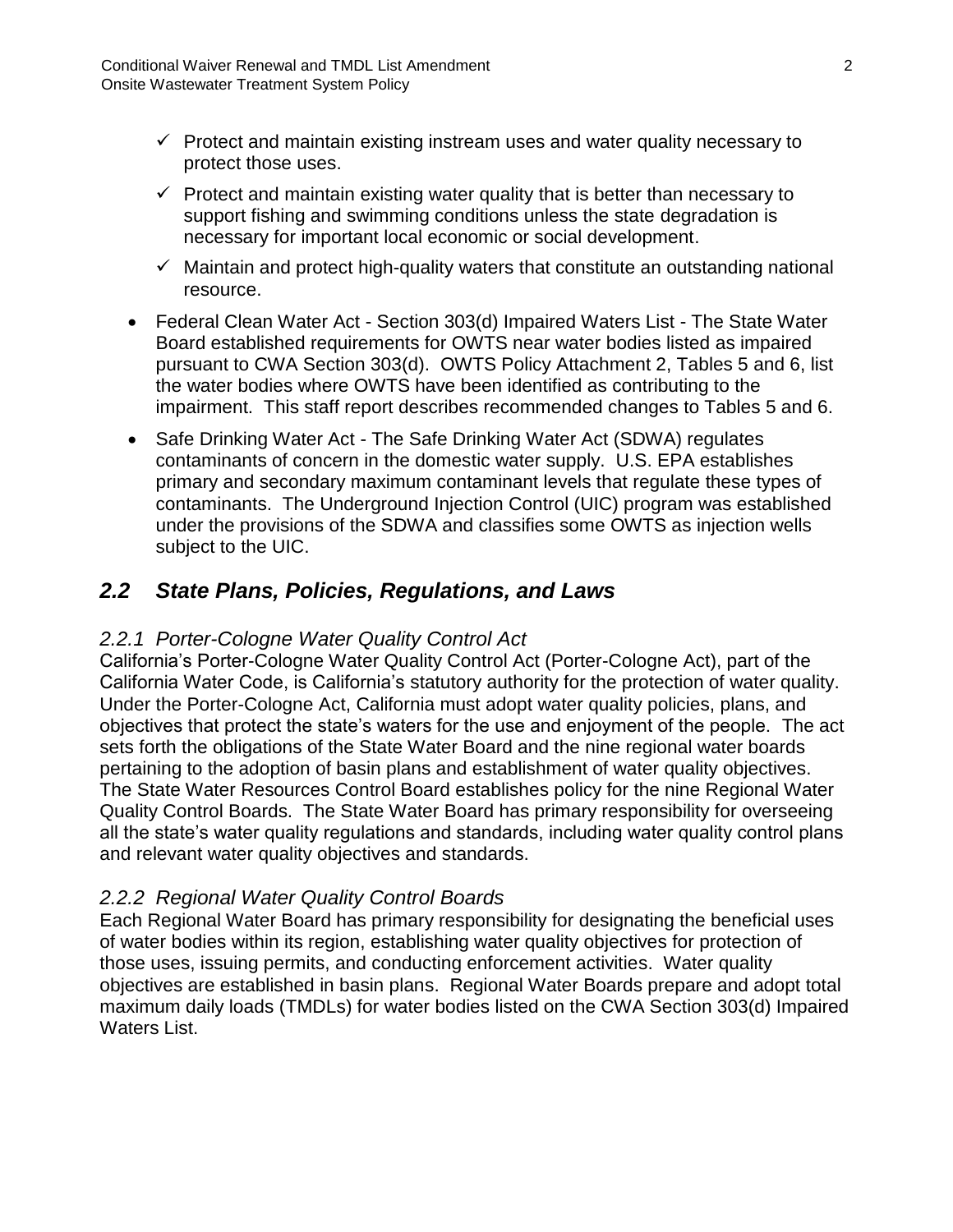# <span id="page-5-0"></span>*2.2.3 California Environmental Quality Act*

The California Environmental Quality Act (CEQA) requires government agencies to consider the environmental consequences of their actions before approving plans and policies or committing to a course of action on a project. CEQA applies only to discretionary government activities that are defined as "projects." A project within the meaning of CEQA is the whole of an action which has the potential for resulting in either a direct physical change in the environment, or a reasonably foreseeable indirect physical change in the environment, and is one of a number of actions undertaken by a government agency or involving public agency discretionary approvals.

## <span id="page-5-1"></span>**2.2.3.1 OWTS Policy Substitute Environmental Document**

Adoption of a water quality control policy is a regulatory program that has been certified by the state's Secretary for Natural Resources as exempt from the requirements of CEQA to prepare an Environmental Impact Report (EIR) or Negative Declaration. (Cal. Code Regs., tit. 14, § 15251, subd. (g); Cal. Code Regs., tit. 23, § 3782.) Accordingly, the State Water Board in 2012 prepared a Substitute Environmental Document (SED) for adoption of the OWTS Policy in lieu of an EIR or negative declaration. The final SED includes the draft SED dated March 20, 2012, revisions to the draft SED, and responses to comments on the draft SED and OWTS Policy. The documents constituted the required environmental documentation under CEQA. (See Cal. Code Regs., tit. 14, §§ 15250, 15252; Cal. Code Regs., tit. 23, § 3777.) As part of its approval process, the State Water Board duly considered the final SED, which identifies significant and unavoidable impacts resulting from adoption and implementation of the proposed OWTS Policy.

Consistent with Public Resources Code section 21081, subd. (b), specific overriding economic, legal, social, technological or other benefits were found to potentially outweigh the unavoidable adverse environmental impacts. The State Water Board declared a statement of overriding considerations concerning the OWTS Policy's unavoidable significant impacts to explain why the benefits override and outweigh the OWTS Policy's unavoidable impacts. The identified benefits included continued availability of an affordable means of wastewater disposal for housing in areas statewide that are removed from centralized wastewater treatment systems; a statewide approach that respects the land use authorities, knowledge, and expertise of local agencies; a coordinated and consistent approach to construction of new systems, so that water quality and public health are protected, and protection of waters impaired by constituents associated with operation of OWTS where OWTS are found to be contributing to the impairment. The State Water Board thus found the significant, unavoidable environmental impacts acceptable in light of the benefits set forth above, and further found that each of the benefits constitute an overriding benefit warranting approval of the OWTS Policy, independent of the other benefits, despite each and every unavoidable impact.

## <span id="page-5-2"></span>**2.2.3.2 Determination on Need for Additional CEQA Review**

The CEQA process begins with a preliminary review of the proposal to determine whether CEQA applies to the agency action, or whether the action is exempt (Cal. Code Regs. tit. 14, §§ 15060–15061). If the agency determines that the activity is not subject to CEQA, it may file a notice of exemption and no further action to comply with CEQA is required ( Cal. Code Regs. tit. 14, §§ 15061 and 15062). State Water Board regulations governing CEQA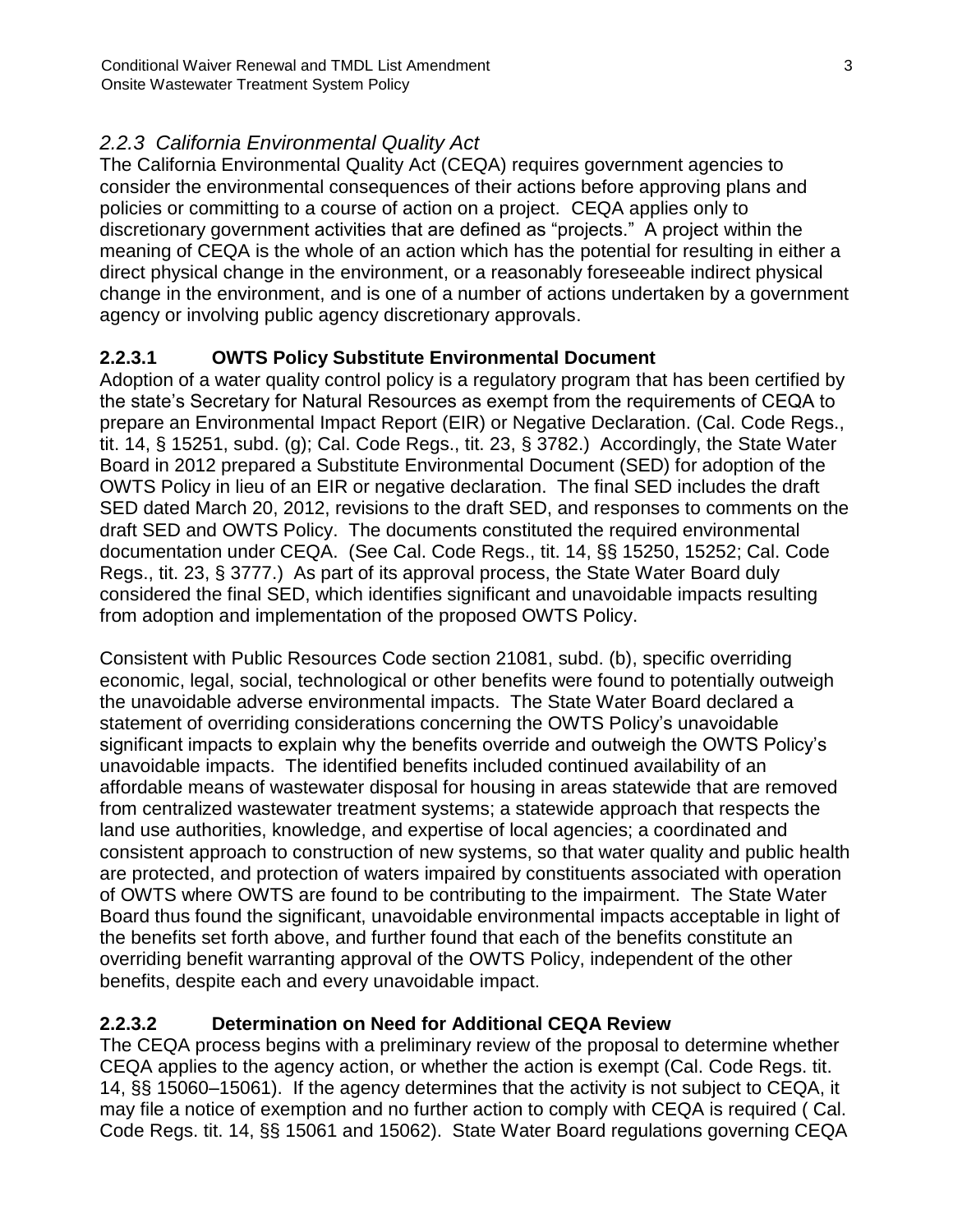compliance, including procedural requirements for substitute environmental documentation, do not apply if the State Water Board determines that the activity is not subject to CEQA. (Cal. Code Regs., tit. 23, §3720, subd. (b).

This conditional waiver renewal and TMDL list amendment do not require CEQA analysis because these actions to continue requirements or extend certain expected compliance dates of the OWTS Policy will result in no significant impacts. The State Water Board in 2012 identified significant and potentially significant impacts resulting from adoption of the OWTS Policy. The State Water Board also analyzed reasonable alternatives to the project, as well as mitigation measures to avoid or reduce any significant or potentially significant adverse environmental impacts. Finally, the State Water Board conducted an environmental analysis of the reasonably foreseeable methods of compliance, including reasonably foreseeable alternative methods of compliance that would have less significant adverse environmental impacts. These analyses considered all provisions set forth within the multi-tiered approach to regulation and management of OWTS installations and replacements, including adoption of the conditional waiver. The SED analyzed not only the proposed OWTS Policy and the proposed waiver, as part of the Policy, but also subsequent actions of the State Water Board, Regional Water Boards, and local agencies to implement the OWTS Policy. (See, State Water Resources Control Board, Onsite Wastewater Treatment System Policy Final Substitute Environmental Document, approved June 19, 2012, at p. 12, 174.)

The State Water Board's consideration of the conditional waiver renewal and TMDL list amendment does not require analysis of environmental impacts within the meaning of CEQA because the whole of the action considered does not have the potential to result in either a direct physical change in the environment or a reasonably foreseeable indirect physical change in the environment. (See, Cal. Code Regs., tit. 14, §15060, subd. (c)(2); Cal. Code Regs.,tit. 14, § 15378, subd. (a). See also, Cal. Code Regs., tit. 14, § 15061, subd. (b)(2).) Renewing the conditional waiver simply continues the regulatory activities and management framework previously approved as part of the OWTS Policy and analyzed in the SED relative to existing physical environmental conditions. Amending the TMDL list based on technical work performed or minor schedule changes based on staffing availability will not produce a reasonably foreseeable indirect physical change in the environment. Extensions to expected TMDL compliance dates set forth in Attachment 2 do not otherwise affect Tier 3 requirements for advanced protection management programs for impaired areas and default requirements for systems located near impaired water bodies within the meaning of Tier 3.

# <span id="page-6-0"></span>**3. Rationale for the Proposed Amendments to the OWTS Policy**

Proposed changes to the OWTS Policy consist of revisions to Tables 5 and 6 in OWTS Policy Attachment 2. The State Water Board also proposes to renew the conditional waiver of waste discharge requirements set forth in OWTS Policy section 12.0, which does not by itself require an OWTS Policy amendment.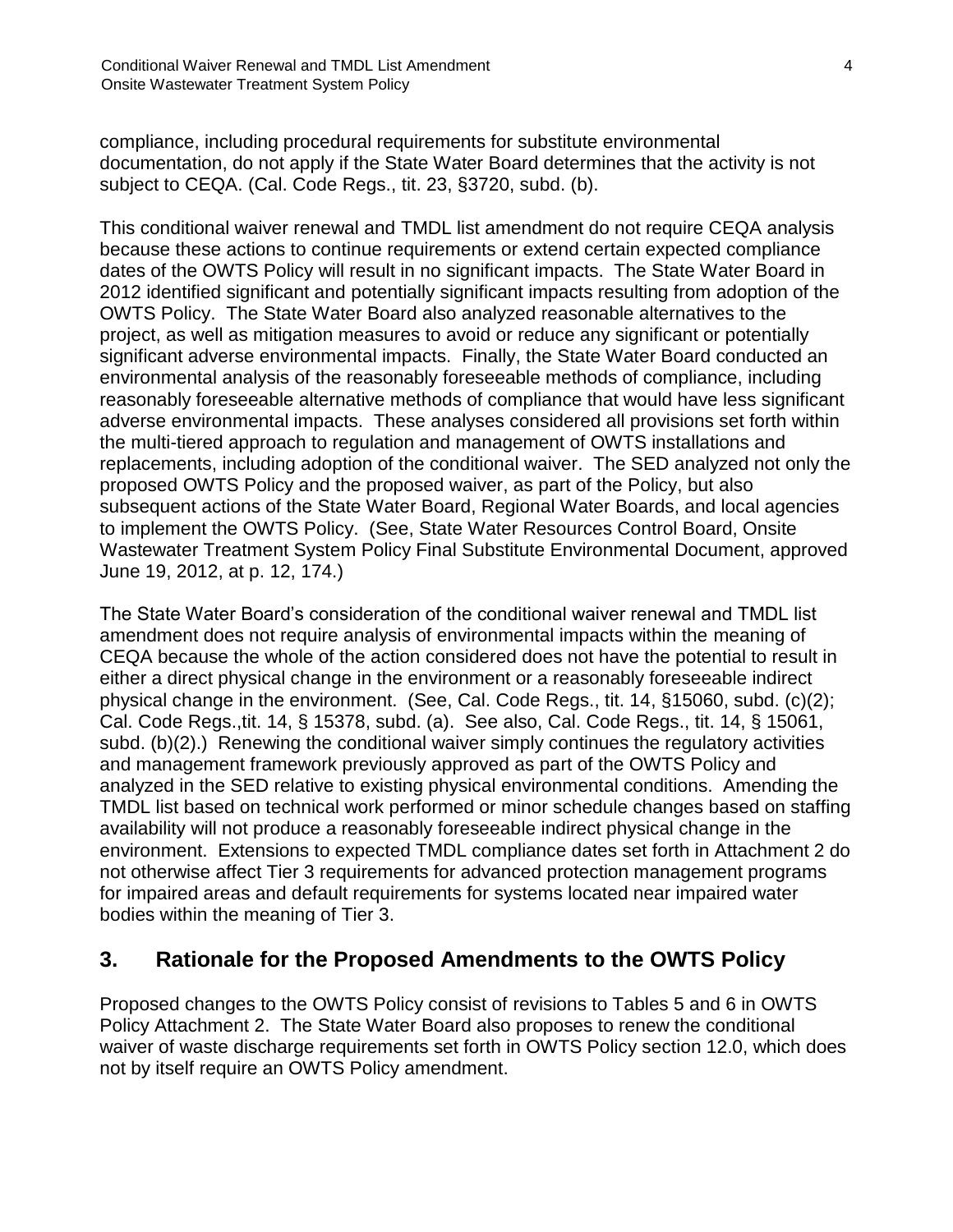# <span id="page-7-0"></span>*3.1 Conditional Waiver Renewal*

Water Code section 13260 requires that persons discharging waste or proposing to discharge waste that could affect the quality of the waters of the state must file a report of waste discharge. Water Code section 13263 provides that a regional water board shall prescribe discharge requirements in order to implement any relevant water quality control plans, and with specific considerations including beneficial uses to be protected and water quality objectives necessary to protect those uses.

Water Code section 13269 provides that the State Water Board or a regional water quality control board may waive the requirements for dischargers to submit reports of waste discharge and for issuance of waste discharge requirements. The State Water Board adopted a conditional waiver of waste discharge requirements as part of the OWTS Policy, in order to implement the framework of state and local agency coordination in regulating OWTS. The conditional waiver, set forth in OWTS Policy section 12.0, waives requirements to submit a report of waste discharge, obtain waste discharge requirements, and pay fees for discharges from OWTS covered by the Policy where those discharges are in compliance with specified conditions.

By law, waivers expire five years after adoption; the conditional waiver in the OWTS Policy will expire on May 13, 2018. The waiver conditions are evaluated below.

# <span id="page-7-1"></span>*3.2 Review of Waiver Conditions*

CWC section 13269 (f) requires that prior to renewing any waiver for a specific type of discharge, the State Water Board shall review the terms of the waiver at a public hearing. The State Water Board shall further determine whether the discharge for which the waiver was established should be subject to general or individual WDRs.

The conditional waiver in OWTS Policy section 12 waives the requirements for OWTS owners to submit an RWD, obtain WDRs, and pay fees for discharges from OWTS covered by the OWTS Policy. The waiver conditions include the following:

• The OWTS shall function as designed with no surfacing effluent.

Systems that are failing are immediately classified as Tier 4 OWTS. The failures are further classified as major or minor; OWTS that experience a major failure may not be reclassified as a Tier 0 system. In addition, OWTS included in Tier 4 must continue to meet applicable requirements of Tier 0, 1, 2, or 3 pending completion of corrective action. This condition of the waiver is protective of water quality and human health; no change is needed.

• The OWTS shall not utilize a dispersal system that is in soil saturated with groundwater.

This condition is protective of water quality because unsaturated conditions improve wastewater treatment and limit migration of pathogens. This condition is protective of water quality and human health; no change is needed.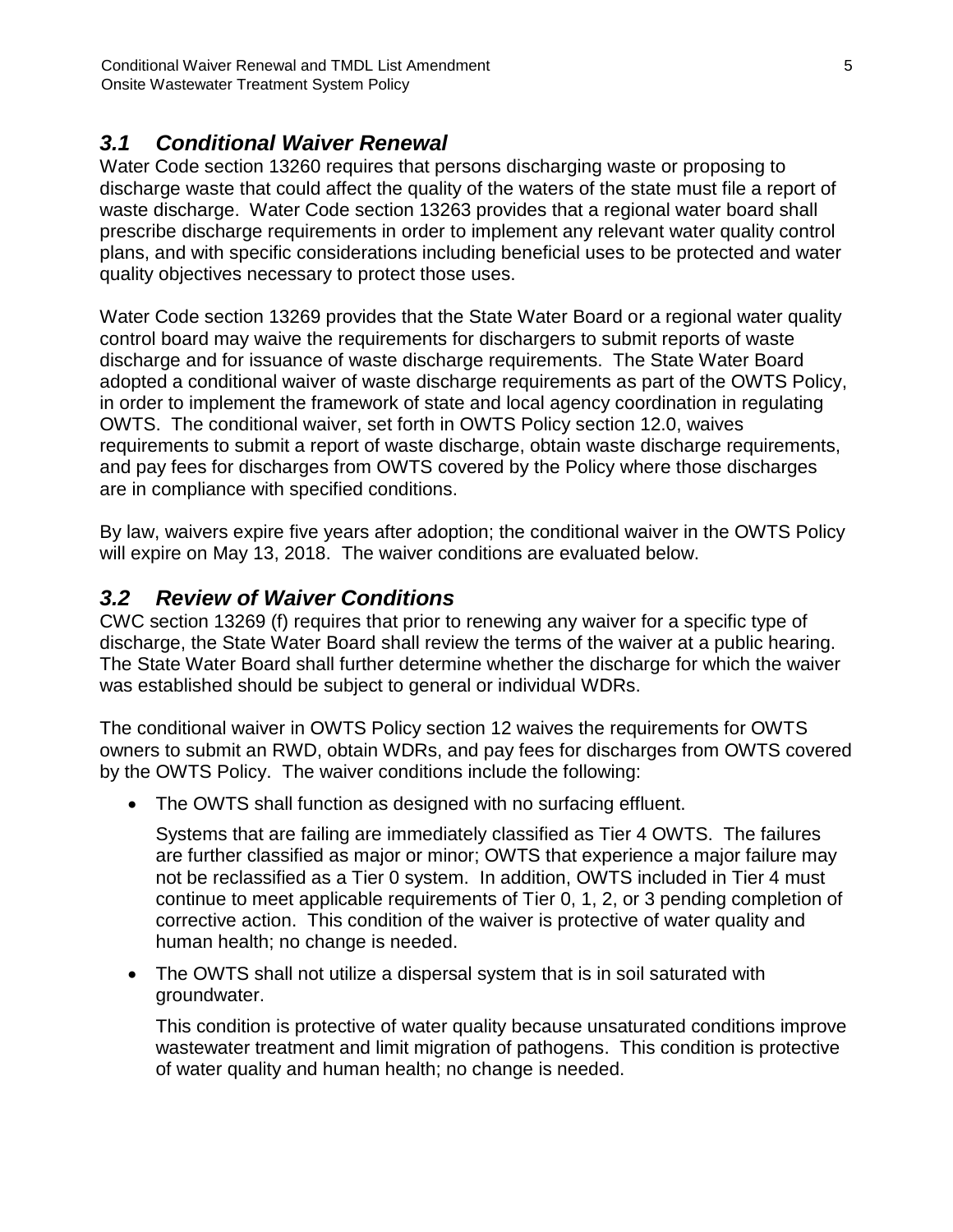• The OWTS shall not be operated while inundated by a storm or flood event.

This condition protects water quality and human health. Inundated OWTS do not adequately protect water quality and human health. This condition is protective of water quality and human health; no change is needed.

• The OWTS shall not cause or contribute to a condition of nuisance or pollution.

This condition is consistent with Regional Water Board basin plans. Determination of compliance will be through monitoring requirements contained in OWTS Policy section 3.3 (for local agencies that do not submit a local agency management program (LAMP)), and sections 9.1, 9.2, and 9.3 (for local agencies that do submit a LAMP), sections 10.13, 10.14, and 10.15 (for local agencies that implement Tier 3 permitting without an advanced protection management program (APMP), and section 10.16 (for local agencies that do submit an APMP). This condition is protective of water quality and human health; no change is needed.

• The OWTS shall comply with all applicable local agency codes, ordinances, and requirements.

Many local agencies that permit OWTS have submitted, for Regional Water Board approval, a LAMP that describes how their local program will be implemented to protect water quality. After May 13, 2018, local agencies that do not submit a LAMP will be limited to permitting new or replacement OWTS consistent with Tier 1 requirements, which are considered to be conservative and protective throughout the state. In addition, the OWTS Policy contains significant limits on what local agencies may permit. Only domestic wastewater, and in limited cased high strength wastewater with additional treatment requirements, is allowed. Wastewater flow limits are imposed for each tier; Tier 1 facilities may only discharge up to 3,500 gallons per day (gpd), and the highest allowable flow rate is 10,000 gpd (Tiers 2 and 3). Discharge of wastewater at lower flow rates inherently has less potential to significantly degrade water quality. Tier 1 density limits similarly are protective and may only be revised through a Regional Water Board approval process. This condition is protective of water quality and human health; no change is needed.

• The OWTS shall comply with and meet any applicable TMDL implementation requirements, special provisions for impaired water bodies, or supplemental treatment requirements imposed by Tier 3.

For those OWTS located within the geographic area of a Tier 3 listed waterbody, local agencies may (in order of hierarchy, lowest first) implement the default requirements contained in OWTS Policy section 10, submit an advanced protection management program (APMP) for Regional Water Board approval, or implement the requirements of an adopted TMDL implementation plan. This condition is protective of water quality and human health; no change is needed.

• The OWTS shall comply with any corrective action requirements of Tier 4.

As noted above, systems that are failing are immediately classified as Tier 4 OWTS. The failures are further classified as major or minor; OWTS that experience a major failure may not be reclassified as a Tier 0 system. In addition, OWTS included in Tier 4 must continue to meet applicable requirements of Tier 0, 1, 2, or 3 pending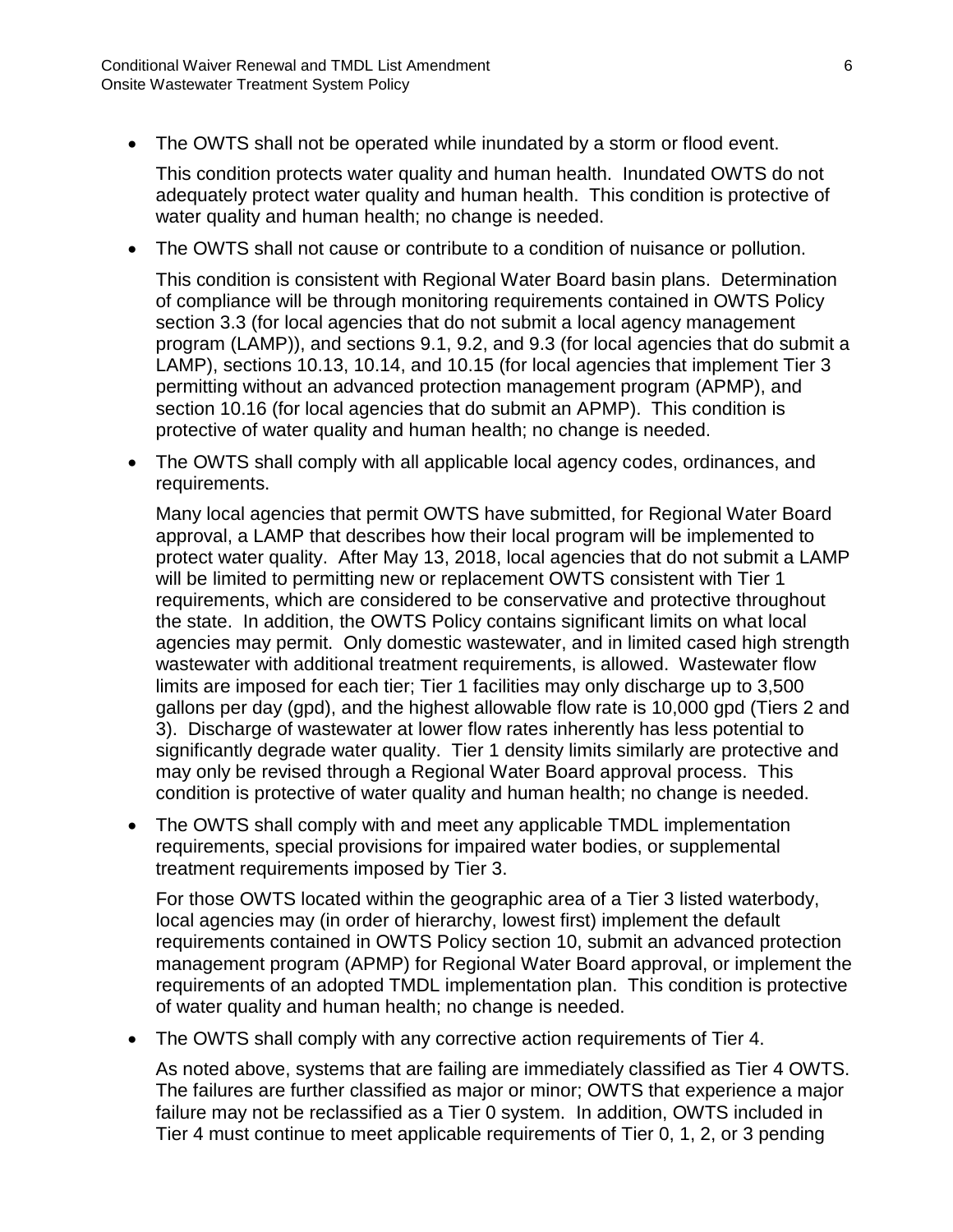completion of corrective action. This condition is protective of water quality and human health; no change is needed.

• The waiver may be revoked by the State Water Board or the applicable Regional Water Board for any discharge from an OWTS, or from a category of OWTS.

This condition allows the Regional Water Board or State Water Board authority to revoke the waiver for an OWTS. If the waiver is revoked, the OWTS operator must file an RWD and obtain WDRs or an enforcement order to allow continued operation of the OWTS. This condition is protective of water quality and human health; no change is needed.

The OWTS Policy contains a schedule of implementation, according to which OWTS owners, local agencies, Regional Water Boards, and the State Water Board have been implementing the requirements consistent with the OWTS Policy schedule. The renewal will continue the waiver in effect, allow continued OWTS regulation by local agencies, not subject OWTS owners to excessive or duplicative fee requirements, and prevent duplicative permitting requirements. The conditions contained within the OWTS Policy waiver are adequately protective of water quality and human health. Because the conditions contained in the waiver are appropriate, requiring all OWTS to be subject to general or individual WDRs is not necessary.

# <span id="page-9-0"></span>*3.3 Revisions to Tables 5 and 6, Attachment 2*

OWTS Policy Attachment 2 contains Tables 5 and 6. The tables provide a list of impaired water bodies that, at the time of OWTS Policy preparation, were considered to have a significant OWTS discharge component. The tables provide a schedule for the Regional Water Boards to adopt TMDLs. Since the OWTS Policy was adopted, new information has been collected and the Regional Water Boards have requested certain changes to the tables.

Attachment A provides a summary of proposed amendments to OWTS Policy Tables 5 and 6 with justification. (Water bodies with no proposed amendment from the OWTS Policy do not appear on the table in Attachment A.) Attachment B presents the proposed amendments to OWTS Policy Tables 5 and 6 in underline/strikethrough format. The amendments include removing water bodies from the tables or revising the schedule for TMDL adoption. Justifications include:

- Removal of water bodies from the tables is based upon completed TMDLs that did not include an OWTS load allocation, delisting of water bodies from the CWA 303 (d) list, and/or technical studies and reports that indicate OWTS are not contributing sources.
- Schedule changes are based upon delays in obtaining data used for the analysis, revisions to the TMDL project scope, available staff to perform the work, new information regarding contaminant sources, and office closures due to natural disasters (wildfires).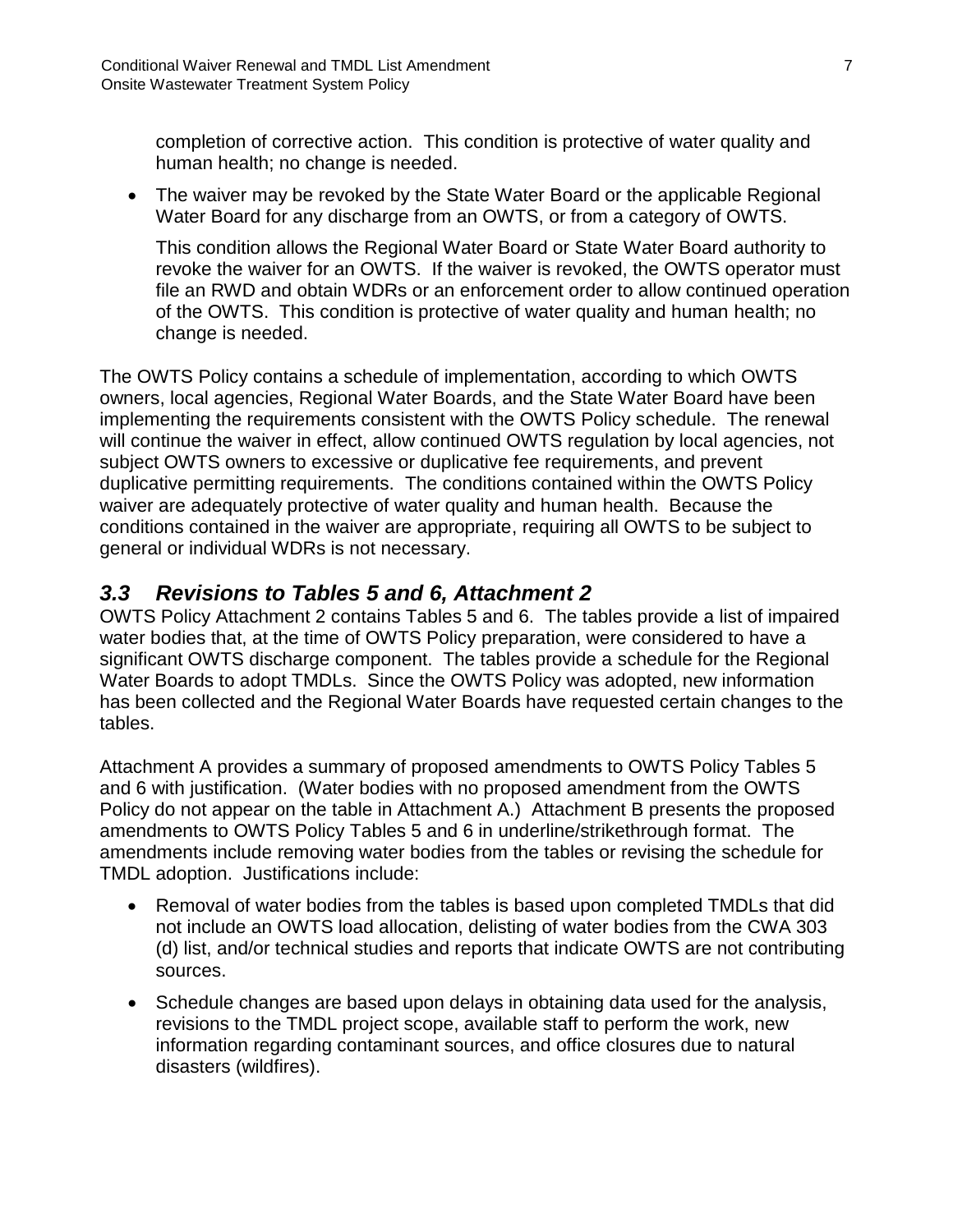### **ATTACHMENT A SUMMARY OF AMENDMENTS TO OWTS POLICY TABLES 5 AND 6**

## **Proposed Amendments to OWTS Policy Table 5 (pathogens)**

| REGION | <b>REGION</b><br><b>NAME</b> | <b>WATERBODY</b><br><b>NAME</b>                                                                                                                                            | <b>COUNTIES</b> | <b>TMDL</b><br><b>COMPLETION</b><br><b>DATE</b> | <b>JUSTIFICATION</b>                                                                                                                                                                                                                                                                                                                                                                                                                                                                                             |
|--------|------------------------------|----------------------------------------------------------------------------------------------------------------------------------------------------------------------------|-----------------|-------------------------------------------------|------------------------------------------------------------------------------------------------------------------------------------------------------------------------------------------------------------------------------------------------------------------------------------------------------------------------------------------------------------------------------------------------------------------------------------------------------------------------------------------------------------------|
| 1      | North<br>Coast               | <b>Russian River</b><br>HU, Lower<br><b>Russian River</b><br>HA, Guerneville<br>HSA, mainstream<br><b>Russian River</b><br>from Fife Creek<br>to Dutch Bill<br>Creek       | Sonoma          | 2016 2018                                       | Several reaches of the Russian River<br>Watershed were listed on the 303(d) list<br>of impaired waters for pathogens in<br>2012. A draft Action Plan for the<br>Russian River Watershed Pathogen<br>TMDL and staff report were released for<br>public review in 2015. Public comments<br>resulted in the following:                                                                                                                                                                                              |
| 1      | North<br>Coast               | <b>Russian River</b><br>HU, Lower<br><b>Russian River</b><br>HA, Guerneville<br>HSA, Green<br><b>Valley Creek</b><br>Watershed                                             | Sonoma          | 2016 2018                                       | 1.<br>Establishing clear roles and<br>responsibilities with the counties<br>related to the implementation of<br>programs for OWTS, homeless<br>and farmworker encampments,<br>recreation, and other issues. In<br>December 2016, the Regional                                                                                                                                                                                                                                                                    |
| 1      | <b>North</b><br>Coast        | <b>Russian River</b><br>HU, Middle<br><b>Russian River</b><br>HA, Geyserville<br>HSA, mainstream<br>Russian River at<br>Healdsburg<br><b>Memorial Beach</b><br>and unnamed | Sonoma          | 2016 2018                                       | Water Board entered into a<br>memorandum of understanding<br>with the County of Sonoma and<br>the Sonoma County Community<br>Development Commission to<br>clarify the roles. Similar efforts are<br>planned with Mendocino County.<br>2. Refining the Advanced Protection                                                                                                                                                                                                                                        |
| 1      | North                        | tributary at Fitch<br>Mountain<br><b>Russian River</b>                                                                                                                     | Sonoma          | 2016 2018                                       | Management Program (APMP)<br>boundaries for assessment,<br>upgrade and/or replacement of                                                                                                                                                                                                                                                                                                                                                                                                                         |
|        | Coast                        | HU, Middle<br><b>Russian River</b><br>HA, mainstream<br>Laguna de Santa<br>Rosa                                                                                            |                 |                                                 | failing OWTS.<br>3. Assisting counties in obtaining<br>technical and financial assistance<br>to plan for and to implement                                                                                                                                                                                                                                                                                                                                                                                        |
| 1      | North<br>Coast               | <b>Russian River</b><br>HU, Middle<br><b>Russian River</b><br>HA, mainstream<br>Santa Rosa<br>Creek                                                                        | Sonoma          | 2016 2018                                       | upgrades or replacements of<br>failing OWTS. Staff is working<br>with Sonoma County, the State<br>Water Board Division of Financial<br>Assistance and Office of Public<br>Participation, and the Rural<br><b>Community Assistance</b><br>Corporation to apply for a planning<br>grant for the communities of Monte<br>Rio, Villa Grande, Northwood, and<br>Camp Meeker as a pilot project.<br>4. Meeting with various communities<br>that can potentially be affected by<br>the Action Plan to seek their input. |
|        |                              |                                                                                                                                                                            |                 |                                                 | Further, the State Water Board has<br>been developing revised statewide<br>REC-1 objectives for bacteria, an action<br>with implications for the Russian River                                                                                                                                                                                                                                                                                                                                                   |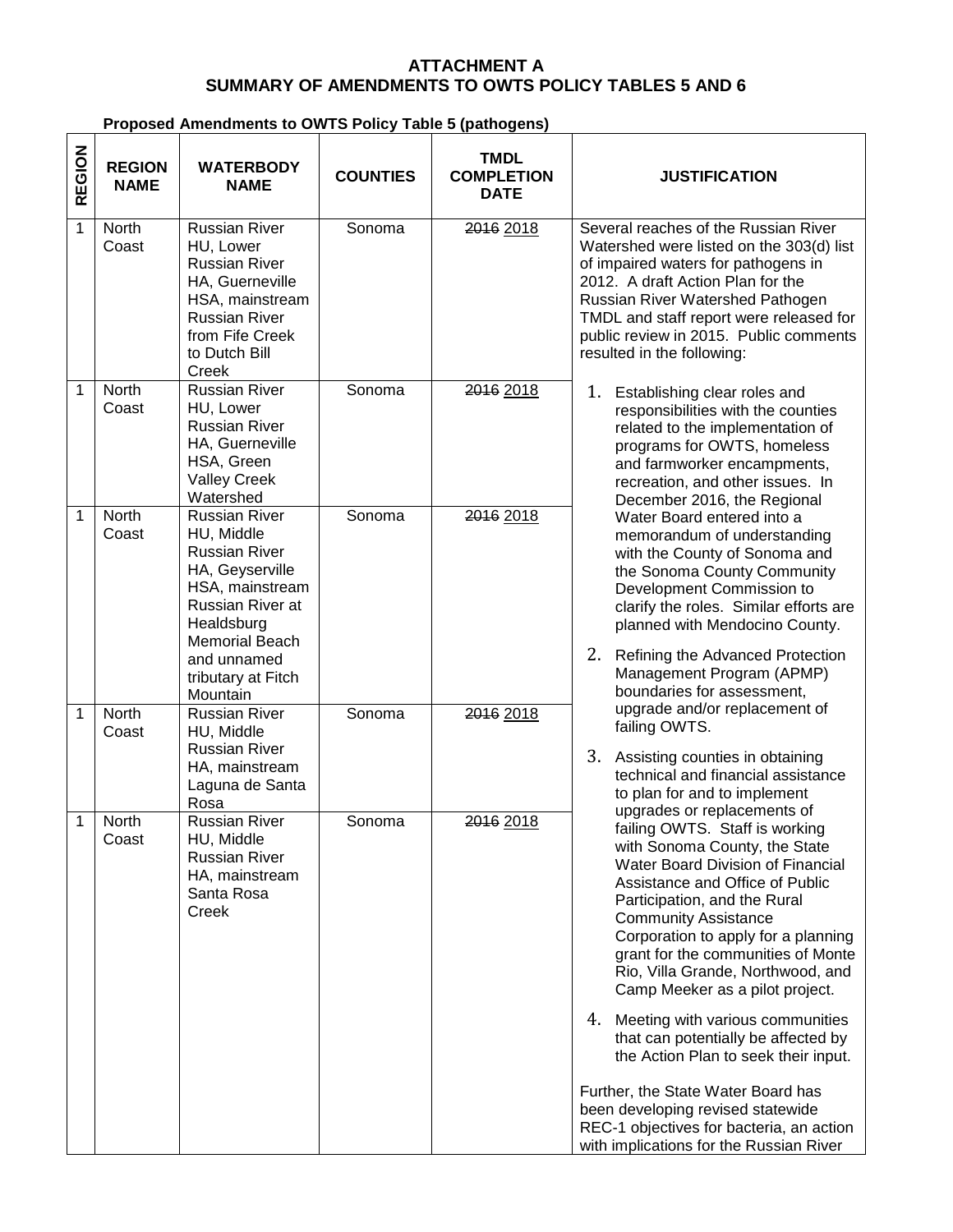| <b>Proposed Amendments to OWTS Policy Table 5 (pathogens)</b> |  |  |
|---------------------------------------------------------------|--|--|
|                                                               |  |  |

| REGION         | <b>REGION</b><br><b>NAME</b> | <b>WATERBODY</b><br><b>NAME</b>                         | <b>COUNTIES</b> | <b>TMDL</b><br><b>COMPLETION</b><br><b>DATE</b> | <b>JUSTIFICATION</b>                                                                                                                                                                                                                                                                                                                                                                                                                                                                                                                                                                                                                                                                                                                                                        |
|----------------|------------------------------|---------------------------------------------------------|-----------------|-------------------------------------------------|-----------------------------------------------------------------------------------------------------------------------------------------------------------------------------------------------------------------------------------------------------------------------------------------------------------------------------------------------------------------------------------------------------------------------------------------------------------------------------------------------------------------------------------------------------------------------------------------------------------------------------------------------------------------------------------------------------------------------------------------------------------------------------|
|                |                              |                                                         |                 |                                                 | Pathogen TMDL. The State Water<br>Board released a draft bacteria water<br>quality objective in 2017. The draft<br>objectives have now been incorporated<br>into the TMDL, waste load allocations,<br>load allocations, and numeric targets as<br>an additional margin of safety. The<br>Regional Board awaits the State<br>Board's adoption of these proposed<br>standards in February 2018.<br>In combination, revisions to the<br>standards and program of<br>implementation have necessitated a<br>newly revised TMDL Action Plan and<br>staff report. These were released for<br>public comment, ending in September<br>2017. The adoption hearing was<br>scheduled in December 2017.<br>Wildfires erupted in October 2017,<br>closing the Regional Board office for a |
|                |                              |                                                         |                 |                                                 | week, impacting staff, and creating new<br>urgent issues. The Russian River<br>TMDL adoption hearing was postponed<br>and rescheduled for July 2018.                                                                                                                                                                                                                                                                                                                                                                                                                                                                                                                                                                                                                        |
| $\overline{2}$ | San<br>Francisco<br>Bay      | China Camp<br>Beach                                     | Marin           | 2014                                            | SF Bay Bacteria TMDL approved in<br>2016. OWTS not identified as a source,<br>no special controls are needed.                                                                                                                                                                                                                                                                                                                                                                                                                                                                                                                                                                                                                                                               |
| $\overline{2}$ | San<br>Francisco<br>Bay      | Lawsons Landing                                         | Marin           | 2015                                            | Delisted in 2016 Integrated Report                                                                                                                                                                                                                                                                                                                                                                                                                                                                                                                                                                                                                                                                                                                                          |
| 2              | San<br>Francisco<br>Bay      | Pacific Ocean at<br><b>Bolinas Beach</b>                | Marin           | 2014                                            | Delisted in 2016 Integrated Report                                                                                                                                                                                                                                                                                                                                                                                                                                                                                                                                                                                                                                                                                                                                          |
| $\overline{2}$ | San<br>Francisco<br>Bay      | Pacific Ocean at<br><b>Fitzgerald Marine</b><br>Reserve | San Mateo       | 2016                                            | Delisted in 2016 Integrated Report                                                                                                                                                                                                                                                                                                                                                                                                                                                                                                                                                                                                                                                                                                                                          |
| $\overline{2}$ | San<br>Francisco<br>Bay      | Pacific Ocean at<br>Muir Beach                          | Marin           | 2015                                            | Delisted in 2016 Integrated Report                                                                                                                                                                                                                                                                                                                                                                                                                                                                                                                                                                                                                                                                                                                                          |
| $\overline{2}$ | San<br>Francisco<br>Bay      | Pacific Ocean at<br><b>Pillar Point Beach</b>           | San Mateo       | 2016 2022                                       | In 2014, the San Mateo Resource<br>Conservation District released a San<br>Francisco Regional Water Board-<br>funded report addressing FIB sources<br>impacting the Pillar Point Harbor area.<br>The report determined that OWTS are<br>not a likely source of the impairment<br>and that human fecal waste are not a<br>significant source of the observed water<br>quality impairment. The report                                                                                                                                                                                                                                                                                                                                                                         |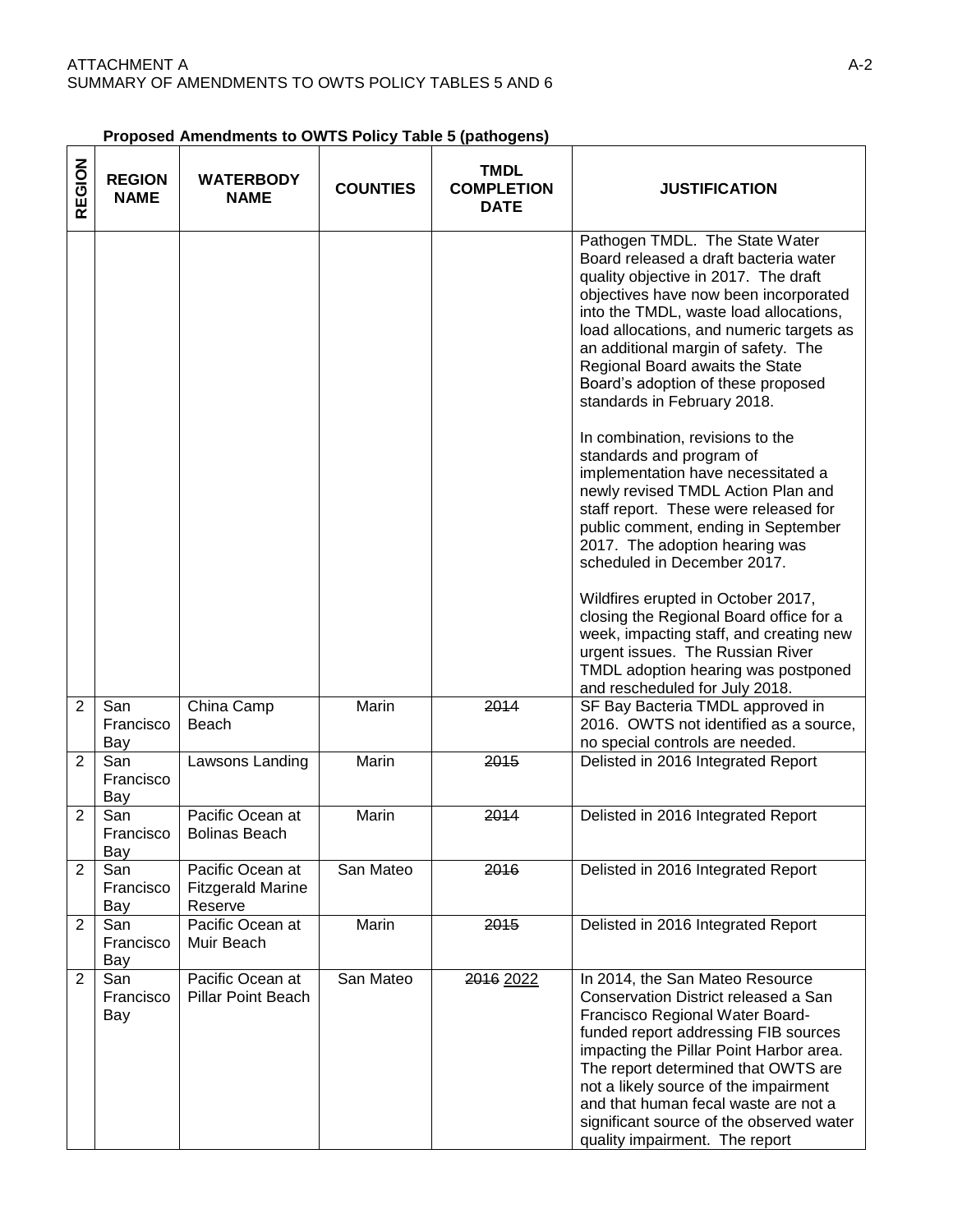**Proposed Amendments to OWTS Policy Table 5 (pathogens)** 

| REGION         | <b>REGION</b><br><b>NAME</b> | <b>WATERBODY</b><br><b>NAME</b>   | <b>COUNTIES</b>  | <b>TMDL</b><br><b>COMPLETION</b><br><b>DATE</b> | <b>JUSTIFICATION</b>                                                                                                                                                                                                                                                                                                                                                                                                                                                                                                                                                                                                                                                                                                                                                                                                                                                                                                                                                                                                                                                                                                                    |
|----------------|------------------------------|-----------------------------------|------------------|-------------------------------------------------|-----------------------------------------------------------------------------------------------------------------------------------------------------------------------------------------------------------------------------------------------------------------------------------------------------------------------------------------------------------------------------------------------------------------------------------------------------------------------------------------------------------------------------------------------------------------------------------------------------------------------------------------------------------------------------------------------------------------------------------------------------------------------------------------------------------------------------------------------------------------------------------------------------------------------------------------------------------------------------------------------------------------------------------------------------------------------------------------------------------------------------------------|
|                |                              |                                   |                  |                                                 | recommended implementation of best<br>management practices including storm<br>water measures for dog and livestock<br>waste, as well as further study<br>regarding biofilm and sediment sources<br>within the storm water drain system.<br>Based on current work load and<br>priorities, this work is anticipated for<br>completion in 2022.                                                                                                                                                                                                                                                                                                                                                                                                                                                                                                                                                                                                                                                                                                                                                                                            |
| $\overline{2}$ | San<br>Francisco<br>Bay      | Petaluma River                    | Marin,<br>Sonoma | 2017 2018                                       | The San Francisco Regional Water<br>Board has made significant progress on<br>developing a TMDL to address<br>pathogen impairment in the Petaluma<br>River watershed. Fecal indicator<br>bacteria (FIB) data was collected<br>between 2014 and 2017 to document<br>conditions, evaluate the spatial and<br>temporal extent of the impairment, and<br>identify controllable sources of bacteria.<br>The studies identified a number of<br>sources, that include OWTS, sanitary<br>sewer overflows, homeless<br>encampments, confined animal<br>facilities, grazing, and storm water. The<br>watershed is large and contains more<br>than 500 OWTS which have been<br>mapped in relation to tributaries and the<br>mainstem of the Petaluma River. Staff<br>is continuing to work on developing a<br>process to prioritize the actions that will<br>be most effective in addressing the<br>impairment. A project report will be<br>transmitted to the public in April 2018 in<br>conjunction with a planned CEQA<br>scoping meeting.<br>Based on current work load and<br>priorities, this work is anticipated for<br>completion in 2018. |
| $\overline{2}$ | San<br>Francisco<br>Bay      | Petaluma River<br>(tidal portion) | Marin,<br>Sonoma | 2017 2018                                       | See the justification provided in<br>Petaluma River listing.<br>Based on current work load and<br>priorities, this work is anticipated for                                                                                                                                                                                                                                                                                                                                                                                                                                                                                                                                                                                                                                                                                                                                                                                                                                                                                                                                                                                              |
| $\overline{2}$ | San<br>Francisco<br>Bay      | San Gregorio<br>Creek             | San Mateo        | 2019 2022                                       | completion in 2018.<br>The San Francisco Regional Water<br>Board has made significant progress on<br>evaluating pathogen impairment in the<br>San Gregorio Creek watershed in the<br>past two years. The listing impairment                                                                                                                                                                                                                                                                                                                                                                                                                                                                                                                                                                                                                                                                                                                                                                                                                                                                                                             |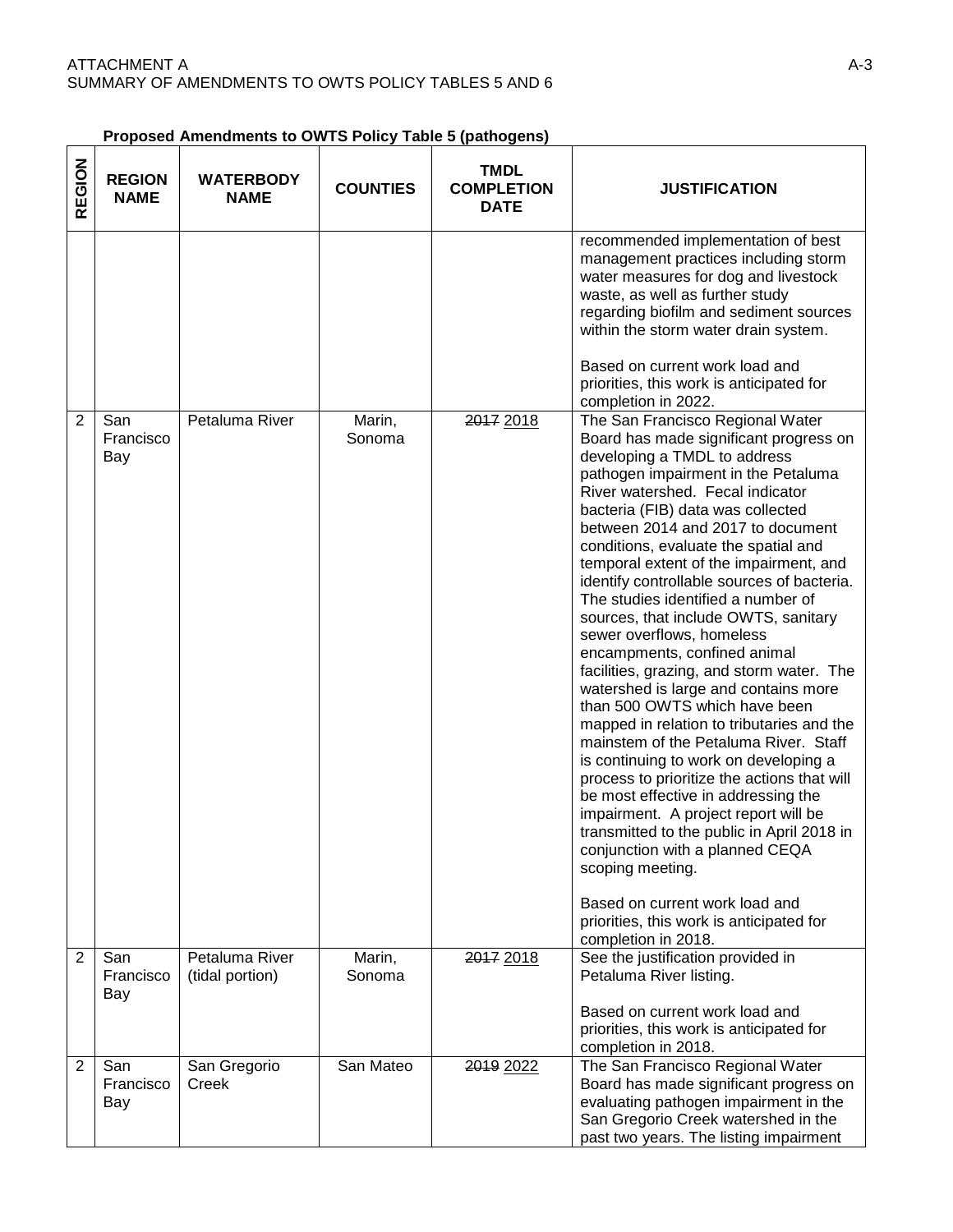| Proposed Amendments to OWTS Policy Table 5 (pathogens) |  |  |
|--------------------------------------------------------|--|--|
|                                                        |  |  |

| REGION | <b>REGION</b><br><b>NAME</b> | <b>WATERBODY</b><br><b>NAME</b>                                                      | <b>COUNTIES</b>         | TMDL<br><b>COMPLETION</b><br><b>DATE</b> | <b>JUSTIFICATION</b>                                                                                                                                                                                                                                                                                                                                                                                                                                                                                                                                                                                                                                                                                                                                                                                                                                                                                                                                                                                                                                                                                                                                                                                                                                                                                                                                                                                                                                                             |
|--------|------------------------------|--------------------------------------------------------------------------------------|-------------------------|------------------------------------------|----------------------------------------------------------------------------------------------------------------------------------------------------------------------------------------------------------------------------------------------------------------------------------------------------------------------------------------------------------------------------------------------------------------------------------------------------------------------------------------------------------------------------------------------------------------------------------------------------------------------------------------------------------------------------------------------------------------------------------------------------------------------------------------------------------------------------------------------------------------------------------------------------------------------------------------------------------------------------------------------------------------------------------------------------------------------------------------------------------------------------------------------------------------------------------------------------------------------------------------------------------------------------------------------------------------------------------------------------------------------------------------------------------------------------------------------------------------------------------|
|        |                              |                                                                                      |                         |                                          | for this entire creek was based on a<br>single sample location in an estuarine<br>lagoon at the mouth of this creek. To<br>better characterize water quality<br>conditions Regional Water Board staff<br>sampled the watershed in summer 2017<br>and winter 2018 to collect FIB. Staff<br>also conducted a microbial source<br>tracking (MST) study to identify DNA<br>from potential sources of FIB. Results<br>from the FIB study indicate that the<br>creek and its tributaries generally<br>comply with the U.S. EPA<br>recommended recreational criterion for<br>E. coli of 100 MPN/ 100ml. Statistically,<br>11 of 14 (82%) of non-tidal sampling<br>locations and seasons met the<br>U.S. EPA criterion. In addition, the<br>summer MST data showed only two<br>watershed locations with detectable<br>human bacteria. FIB data from summer<br>and winter at the two sites consistently<br>met the geometric mean and statistical<br>threshold value (320 MPN/100ml)<br>recreation standards currently under<br>consideration at the State Water Board.<br>Therefore, OWTS are not considered a<br>likely cause of the few FIB exceedances<br>observed in the watershed. A bacteria<br>TMDL would not need to include<br>stringent requirements to regulate<br>OWTS. Probable sources of FIB in this<br>watershed include livestock grazing and<br>wildlife sources.<br>Based on current work load and<br>priorities, this work is anticipated for<br>completion in 2022. |
| 3      | Central<br>Coast             | Pacific Ocean at<br>Point Rincon<br>(mouth of Rincon<br>Cr, Santa<br>Barbara County) | Santa<br><b>Barbara</b> | 2015                                     | The Central Coast Water Board's 2014-<br>2016 federal Clean Water Act Section<br>303(d) List of impaired waterbodies<br>removed all listings (Fecal Coliform and<br>Total Coliform) for Pacific Ocean at<br>Point Rincon. The 2014-2016 List was<br>approved by the Central Coast Water<br>Board on December 9, 2016 and by the<br>State Water Board on October 3, 2017.<br>The list is currently at U.S. EPA for<br>approval.                                                                                                                                                                                                                                                                                                                                                                                                                                                                                                                                                                                                                                                                                                                                                                                                                                                                                                                                                                                                                                                   |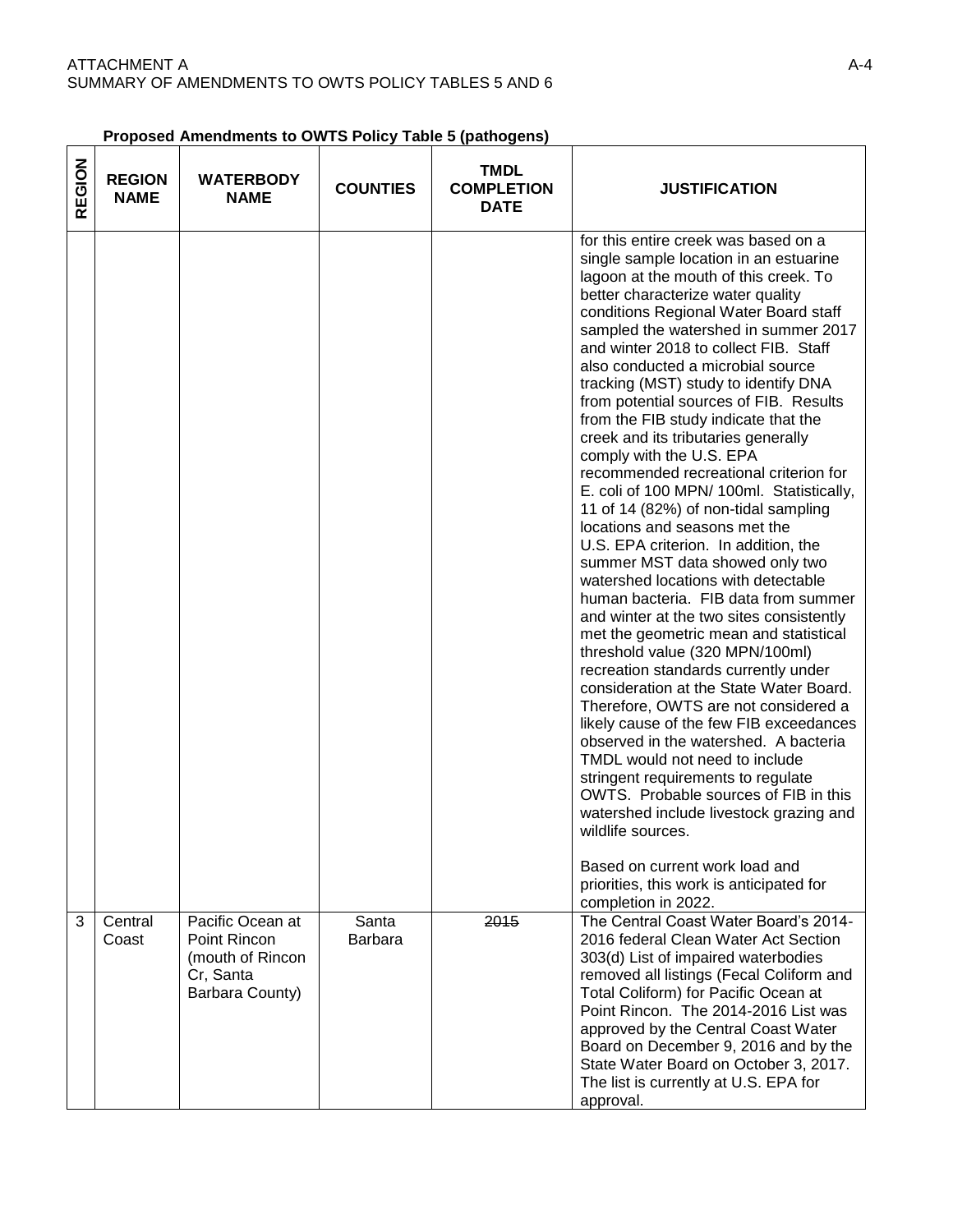| Proposed Amendments to OWTS Policy Table 5 (pathogens) |  |
|--------------------------------------------------------|--|
|                                                        |  |

|               |                              |                                              |                 | Proposed Amendments to OWTS Policy Table 5 (pathogens) |                                                                                                                                                                                                                                                                                                                                                                                                                                                                                                                                                                                                                                                                                                                                                                                                                                                                                                                                                                                                                                                                                                                                                                                                                                                                                                                                                                                                                                                                                                                                                                                                                                   |
|---------------|------------------------------|----------------------------------------------|-----------------|--------------------------------------------------------|-----------------------------------------------------------------------------------------------------------------------------------------------------------------------------------------------------------------------------------------------------------------------------------------------------------------------------------------------------------------------------------------------------------------------------------------------------------------------------------------------------------------------------------------------------------------------------------------------------------------------------------------------------------------------------------------------------------------------------------------------------------------------------------------------------------------------------------------------------------------------------------------------------------------------------------------------------------------------------------------------------------------------------------------------------------------------------------------------------------------------------------------------------------------------------------------------------------------------------------------------------------------------------------------------------------------------------------------------------------------------------------------------------------------------------------------------------------------------------------------------------------------------------------------------------------------------------------------------------------------------------------|
| <b>REGION</b> | <b>REGION</b><br><b>NAME</b> | <b>WATERBODY</b><br><b>NAME</b>              | <b>COUNTIES</b> | <b>TMDL</b><br><b>COMPLETION</b><br><b>DATE</b>        | <b>JUSTIFICATION</b>                                                                                                                                                                                                                                                                                                                                                                                                                                                                                                                                                                                                                                                                                                                                                                                                                                                                                                                                                                                                                                                                                                                                                                                                                                                                                                                                                                                                                                                                                                                                                                                                              |
| 4             | Los<br>Angeles               | Canada Larga<br>(Ventura River<br>Watershed) | Ventura         | 2017 2024                                              | The Los Angeles Regional Water Board<br>staff requested an extension to the<br>deadline for the adoption of a bacteria<br>TMDL for San Antonio Creek, Ventura<br>River Reach 3, and Cañada Larga.<br>Until a bacteria TMDL can be<br>developed for the Ventura River<br>watershed, the OWTS contributing to<br>bacteria impairments are being<br>addressed by the Ventura River Algae<br>TMDL, which was adopted by the Los<br>Angeles Regional Water Board on<br>December 6, 2012. The Ventura River<br>Algae TMDL defines APMP<br>requirements and the Ventura County<br><b>Environmental Health Division has</b><br>included the APMP requirements in<br>their draft LAMP/APMP.<br>The Ventura County LAMP/APMP<br>states, "The geographic area for the<br>APMP to implement the Ventura River<br>Algae TMDL is the entire Ventura River<br>watershed until the Division completes,<br>and the Regional Board approves, a<br>study to refine the APMP. Subsequent<br>studies or reduction of the nutrient load<br>in the watershed may also further refine<br>the geographical boundaries of the<br>APMP." Ventura County will complete<br>the study to refine the APMP in<br>November 2018.<br>The more protective standard included<br>in the APMP will provide water quality<br>and human health protection while<br>providing time to evaluate the standards<br>in the TMDL process. The Ventura<br>County LAMP/APMP was noticed for<br>public comment on February 28, 2018.<br>The schedule extension is also needed<br>to study the impacts of the Thomas Fire<br>on bacteria loading in the Ventura River<br>watershed. |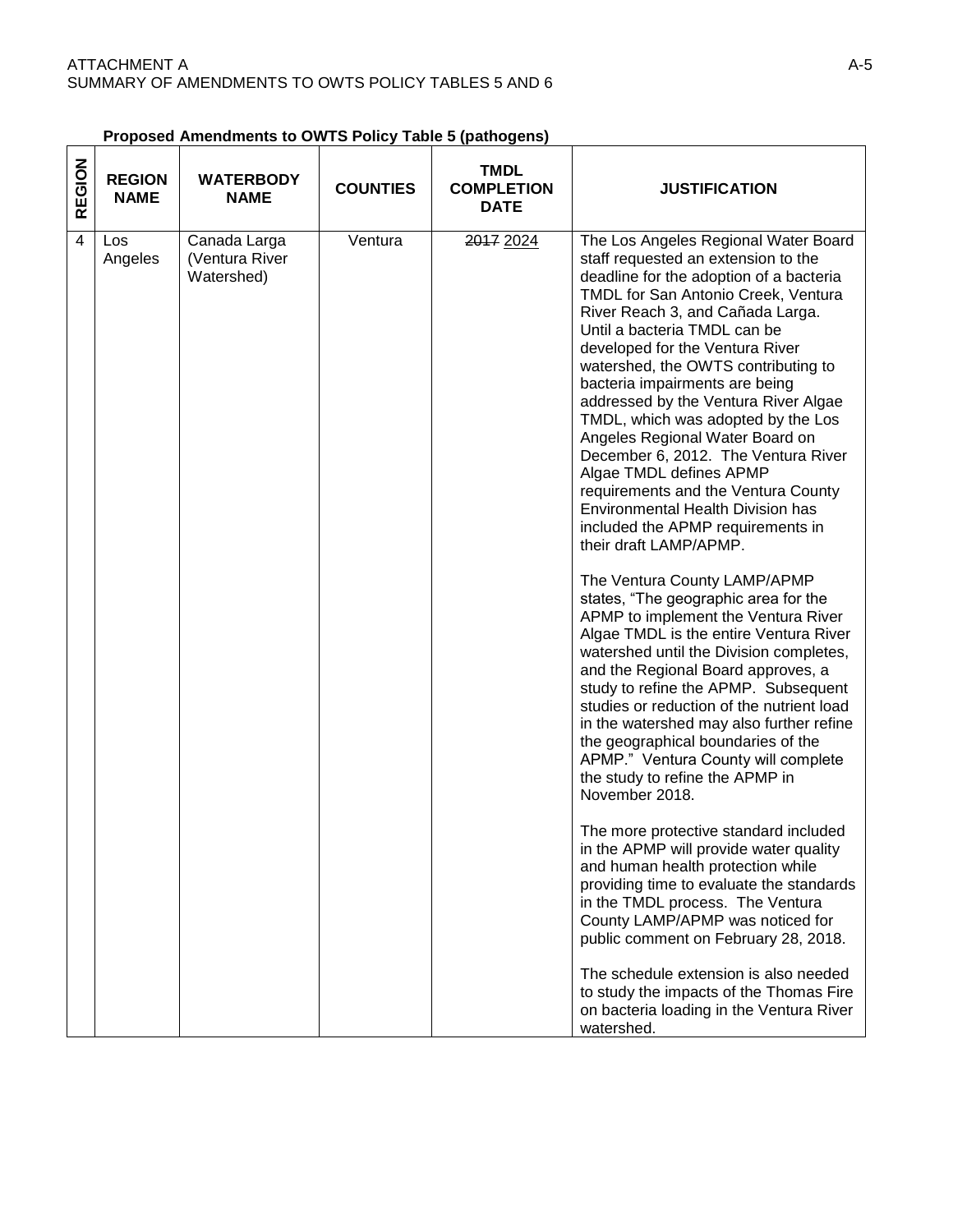| REGION         | <b>REGION</b><br><b>NAME</b> | <b>WATERBODY</b><br><b>NAME</b>                                                 | <b>COUNTIES</b>        | <b>TMDL</b><br><b>COMPLETION</b><br><b>DATE</b> | <b>JUSTIFICATION</b>                                                                                                                                                                                                                                                                                  |
|----------------|------------------------------|---------------------------------------------------------------------------------|------------------------|-------------------------------------------------|-------------------------------------------------------------------------------------------------------------------------------------------------------------------------------------------------------------------------------------------------------------------------------------------------------|
| $\overline{4}$ | <b>Los</b><br>Angeles        | Coyote Creek                                                                    | Los Angeles,<br>Orange | 2015                                            | Adopted with San Gabriel River TMDL<br>on June 10, 2015 (effective June 15,<br>2016). TMDL assigns load allocations<br>to OWTS to be implemented consistent<br>with the OWTS Policy.                                                                                                                  |
| $\overline{4}$ | Los<br>Angeles               | San Gabriel River<br>Reach 1 (Estuary<br>to Firestone)                          | Los Angeles            | 2015                                            | The San Gabriel River TMDL was<br>adopted on June 10, 2015 (effective<br>June 15, 2016). TMDL assigns load<br>allocations to OWTS to be implemented<br>consistent with the OWTS Policy.                                                                                                               |
| 4              | Los<br>Angeles               | San Gabriel River<br>Reach 2<br>(Firestone to<br><b>Whittier Narrows</b><br>Dam | Los Angeles            | 2015                                            | The San Gabriel River TMDL was<br>adopted on June 10, 2015 (effective<br>June 15, 2016). TMDL assigns load<br>allocations to OWTS to be implemented<br>consistent with the OWTS Policy.                                                                                                               |
| $\overline{4}$ | Los<br>Angeles               | San Gabriel River<br>Reach 3 (Whittier<br>Narrows to<br>Ramona)                 | Los Angeles            | 2015                                            | The San Gabriel River TMDL was<br>adopted on June 10, 2015 (effective<br>June 15, 2016). TMDL assigns load<br>allocations to OWTS to be implemented<br>consistent with the OWTS Policy.                                                                                                               |
| 4              | Los<br>Angeles               | San Jose Creek<br>Reach 1 (SG<br>Confluence to<br>Temple Street)                | Los Angeles            | 2015                                            | Adopted with San Gabriel River TMDL<br>on June 10, 2015 (effective June 15,<br>2016). TMDL assigns load allocations<br>to OWTS to be implemented consistent<br>with the OWTS Policy.                                                                                                                  |
| 4              | Los<br>Angeles               | San Jose Creek<br>Reach 2 (Temple<br>to I-10 at White<br>Ave.)                  | Los Angeles            | 2015                                            | Adopted with San Gabriel River TMDL<br>on June 10, 2015 (effective June 15,<br>2016). TMDL assigns load allocations<br>to OWTS to be implemented consistent<br>with the OWTS Policy.                                                                                                                  |
| 4              | Los<br>Angeles               | Sawpit Creek                                                                    | Los Angeles            | 2015                                            | The Sawpit Creek TMDL was adopted<br>as part of the Los Angeles River TMDL<br>on July 9, 2010 (effective May 24,<br>2012). TMDL assigns load allocations<br>to OWTS and requires allocation to be<br>implemented in conformance with the<br>Nonpoint Source Implementation and<br>Enforcement Policy. |

| Proposed Amendments to OWTS Policy Table 5 (pathogens) |  |  |  |  |  |  |
|--------------------------------------------------------|--|--|--|--|--|--|
|                                                        |  |  |  |  |  |  |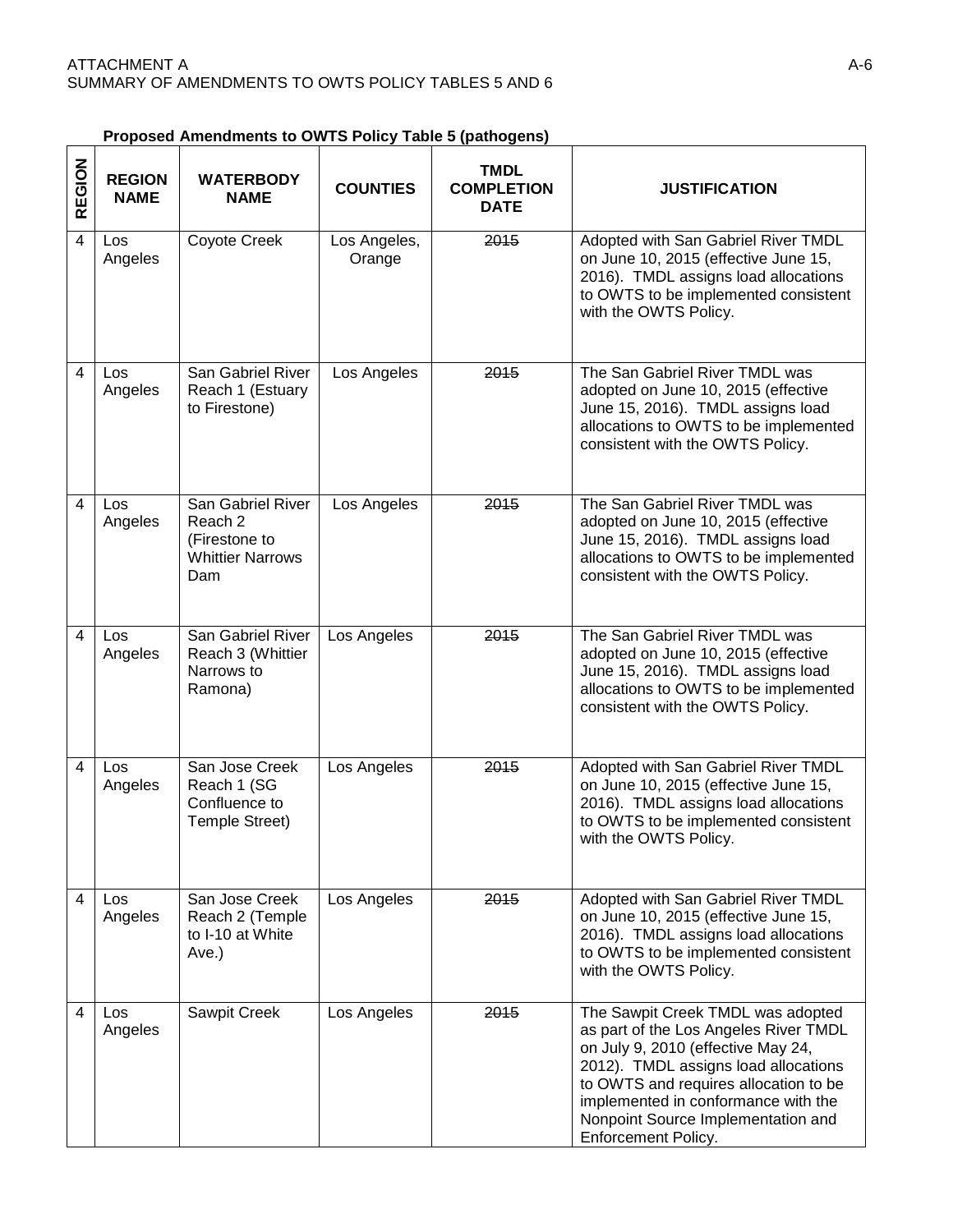| REGION         | <b>REGION</b><br><b>NAME</b> | <b>WATERBODY</b><br><b>NAME</b>                                     | <b>COUNTIES</b> | <b>TMDL</b><br><b>COMPLETION</b><br><b>DATE</b> | <b>JUSTIFICATION</b>                                                                                                                                                                                                                                                                                                                                                                                                                                                                                                                                                                                                                                                                                                                                                                                                                                                                                                                                                                                                                                                                                                                                                                                                                                                                                                                                                                                                                                                                |
|----------------|------------------------------|---------------------------------------------------------------------|-----------------|-------------------------------------------------|-------------------------------------------------------------------------------------------------------------------------------------------------------------------------------------------------------------------------------------------------------------------------------------------------------------------------------------------------------------------------------------------------------------------------------------------------------------------------------------------------------------------------------------------------------------------------------------------------------------------------------------------------------------------------------------------------------------------------------------------------------------------------------------------------------------------------------------------------------------------------------------------------------------------------------------------------------------------------------------------------------------------------------------------------------------------------------------------------------------------------------------------------------------------------------------------------------------------------------------------------------------------------------------------------------------------------------------------------------------------------------------------------------------------------------------------------------------------------------------|
| $\overline{4}$ | Los<br>Angeles               | <b>Walnut Creek</b><br>Wash (Drains<br>from<br>Puddingstone<br>Res) | Los Angeles     | 2015                                            | Adopted with San Gabriel River TMDL<br>on June 10, 2015 (effective June 15,<br>2016). TMDL assigns load allocations<br>to OWTS to be implemented consistent<br>with the OWTS Policy.                                                                                                                                                                                                                                                                                                                                                                                                                                                                                                                                                                                                                                                                                                                                                                                                                                                                                                                                                                                                                                                                                                                                                                                                                                                                                                |
| $\overline{4}$ | Los<br>Angeles               | San Antonio<br>Creek (Tributary<br>to Ventura River<br>Reach 4)     | Ventura         | 2017 2024                                       | The Los Angeles Regional Water Board<br>staff requested an extension to the<br>deadline for the adoption of a bacteria<br>TMDL for San Antonio Creek, Ventura<br>River Reach 3, and Cañada Larga.<br>Until a bacteria TMDL can be<br>developed for the Ventura River<br>watershed, the OWTS contributing to<br>bacteria impairments are being<br>addressed by the Ventura River Algae<br>TMDL, which was adopted by the Los<br>Angeles Regional Water Board on<br>December 6, 2012. The Ventura River<br>Algae TMDL defines APMP<br>requirements and the Ventura County<br><b>Environmental Health Division has</b><br>included the APMP requirements in<br>their draft LAMP/APMP.<br>The Ventura County LAMP/APMP<br>states, "The geographic area for the<br>APMP to implement the Ventura River<br>Algae TMDL is the entire Ventura River<br>watershed until the Division completes,<br>and the Regional Board approves, a<br>study to refine the APMP. Subsequent<br>studies or reduction of the nutrient load<br>in the watershed may also further refine<br>the geographical boundaries of the<br>APMP." Ventura County will complete<br>the study to refine the APMP in<br>November 2018.<br>The more protective standard included<br>in the APMP will provide water quality<br>and human health protection while<br>providing time to evaluate the standards<br>in the TMDL process. The Ventura<br>County LAMP/APMP was noticed for<br>public comment on February 28, 2018. |

**Proposed Amendments to OWTS Policy Table 5 (pathogens)** 

The schedule extension is also needed to study the impacts of the Thomas Fire on bacteria loading in the Ventura River watershed.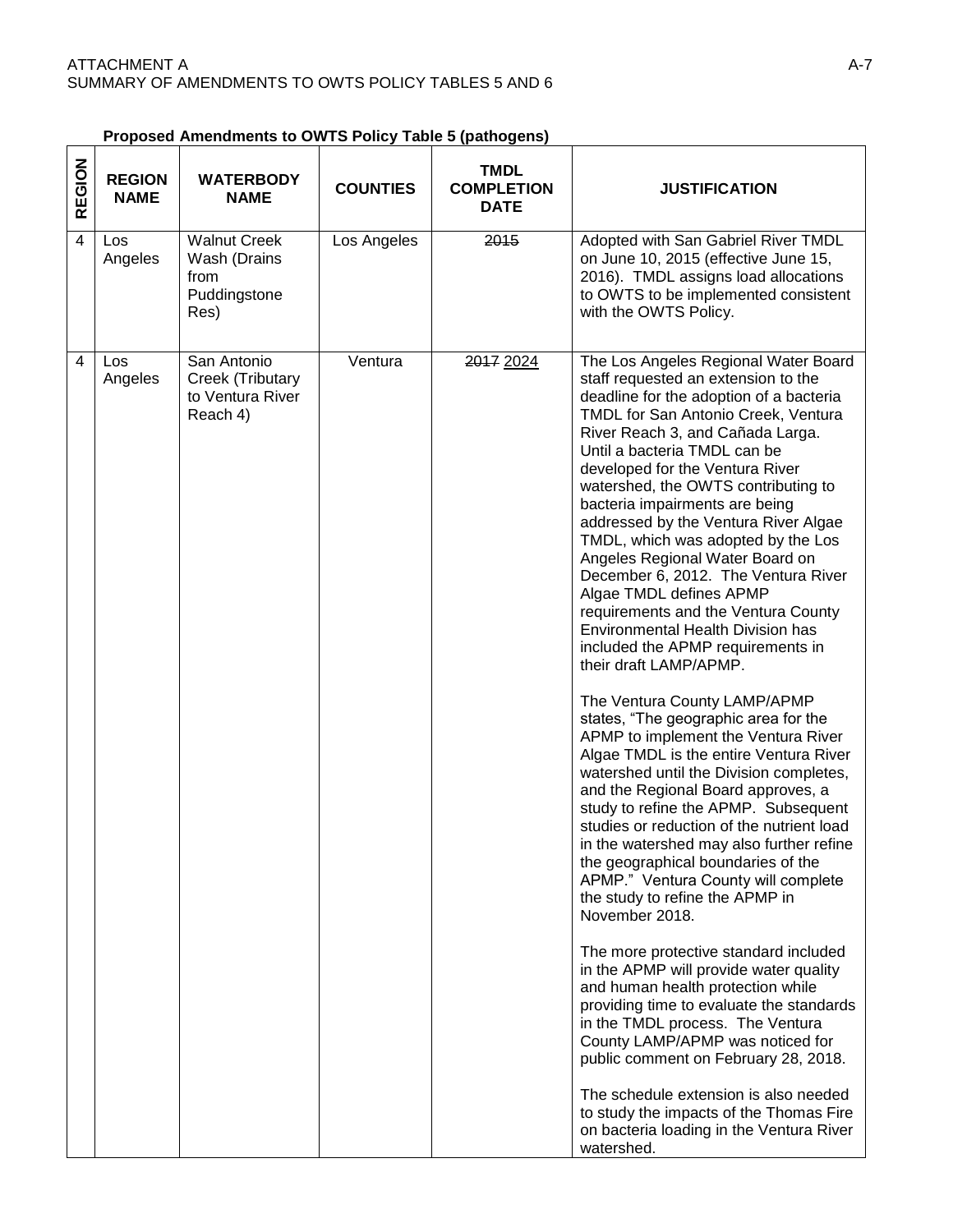| <b>Proposed Amendments to OWTS Policy Table 5 (pathogens)</b> |  |
|---------------------------------------------------------------|--|
|                                                               |  |

| REGION | <b>REGION</b><br><b>NAME</b> | <b>WATERBODY</b><br><b>NAME</b>                                          | <b>COUNTIES</b> | <b>TMDL</b><br><b>COMPLETION</b><br><b>DATE</b> | <b>JUSTIFICATION</b>                                                                                                                                                                                                                                                                                                                                                                                                                                                                                                                                                                                                                                                                                                                                                                                                                                                                                                                                                                                                                                                                                                                                                                                                                                                                                                                                                                                                                                                                                                                                                   |
|--------|------------------------------|--------------------------------------------------------------------------|-----------------|-------------------------------------------------|------------------------------------------------------------------------------------------------------------------------------------------------------------------------------------------------------------------------------------------------------------------------------------------------------------------------------------------------------------------------------------------------------------------------------------------------------------------------------------------------------------------------------------------------------------------------------------------------------------------------------------------------------------------------------------------------------------------------------------------------------------------------------------------------------------------------------------------------------------------------------------------------------------------------------------------------------------------------------------------------------------------------------------------------------------------------------------------------------------------------------------------------------------------------------------------------------------------------------------------------------------------------------------------------------------------------------------------------------------------------------------------------------------------------------------------------------------------------------------------------------------------------------------------------------------------------|
| 4      | Los<br>Angeles               | Ventura River<br>Reach 3 (Weldon<br>Canyon to confl.<br>w/ Coyote Creek) | Ventura         | 2017 2024                                       | The Los Angeles Regional Water Board<br>staff requested an extension to the<br>deadline for the adoption of a bacteria<br>TMDL for San Antonio Creek, Ventura<br>River Reach 3, and Cañada Larga.<br>Until a bacteria TMDL can be<br>developed for the Ventura River<br>watershed, the OWTS contributing to<br>bacteria impairments are being<br>addressed by the Ventura River Algae<br>TMDL, which was adopted by the Los<br>Angeles Regional Water Board on<br>December 6, 2012. The Ventura River<br>Algae TMDL defines APMP<br>requirements and the Ventura County<br><b>Environmental Health Division has</b><br>included the APMP requirements in<br>their draft LAMP/APMP.<br>The Ventura County LAMP/APMP<br>states, "The geographic area for the<br>APMP to implement the Ventura River<br>Algae TMDL is the entire Ventura River<br>watershed until the Division completes,<br>and the Regional Board approves, a<br>study to refine the APMP. Subsequent<br>studies or reduction of the nutrient load<br>in the watershed may also further refine<br>the geographical boundaries of the<br>APMP." Ventura County will complete<br>the study to refine the APMP in<br>November 2018.<br>The more protective standard included<br>in the APMP will provide water quality<br>and human health protection while<br>providing time to evaluate the standards<br>in the TMDL process. The Ventura<br>County LAMP/APMP was noticed for<br>public comment on February 28, 2018<br>The schedule extension is also needed<br>to study the impacts of the Thomas Fire |
|        |                              |                                                                          |                 |                                                 | on bacteria loading in the Ventura River<br>watershed.                                                                                                                                                                                                                                                                                                                                                                                                                                                                                                                                                                                                                                                                                                                                                                                                                                                                                                                                                                                                                                                                                                                                                                                                                                                                                                                                                                                                                                                                                                                 |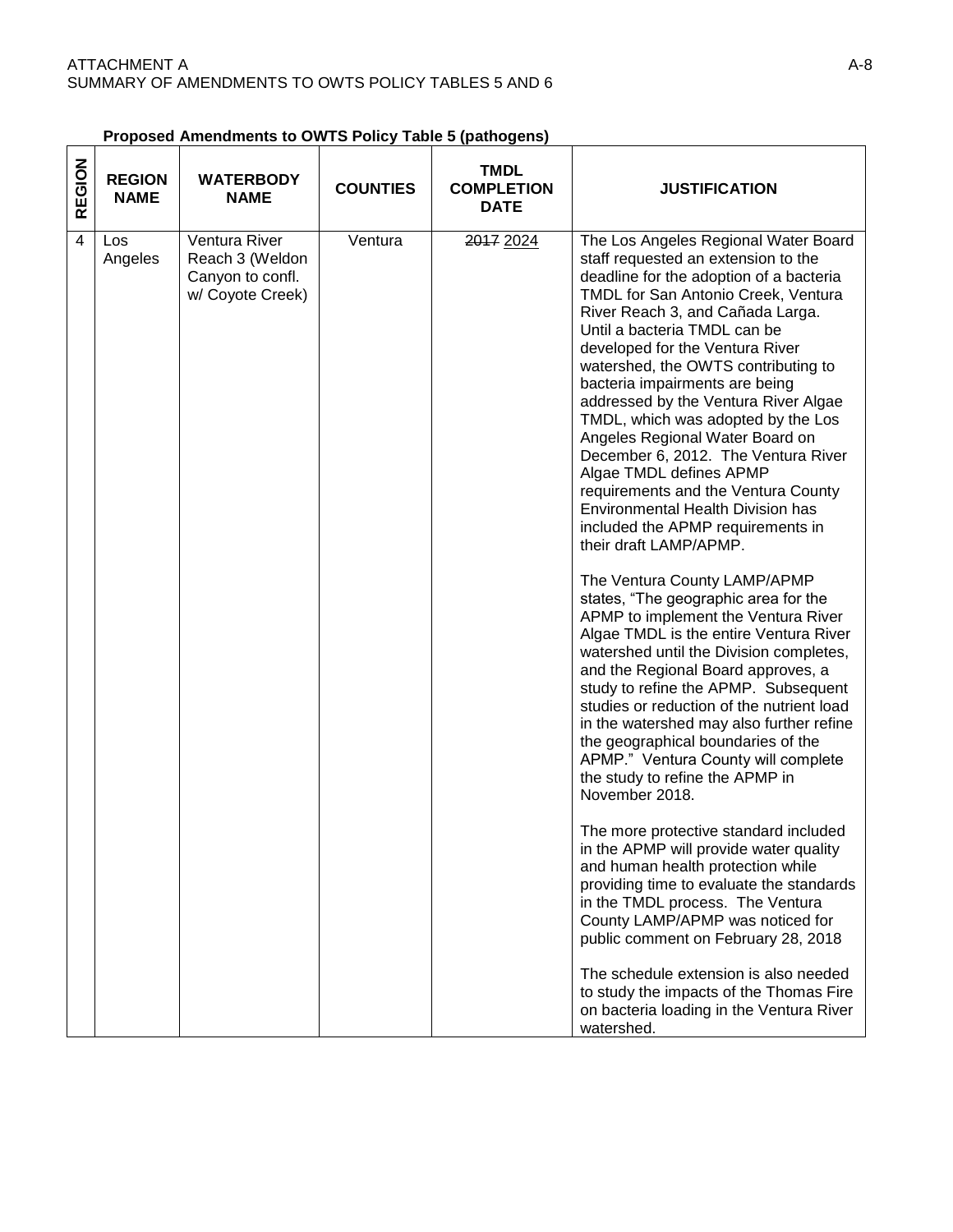| REGION         | <b>REGION</b><br><b>NAME</b> | <b>WATERBODY</b><br><b>NAME</b>               | <b>COUNTIES</b> | <b>TMDL</b><br><b>COMPLETION</b><br><b>DATE</b> | <b>JUSTIFICATION</b>                                                                                                                                                                                                                                                                                                                                                                                                                                                                                                                                                                                                                                                                                                                                                                                                                                                                                                                                                           |
|----------------|------------------------------|-----------------------------------------------|-----------------|-------------------------------------------------|--------------------------------------------------------------------------------------------------------------------------------------------------------------------------------------------------------------------------------------------------------------------------------------------------------------------------------------------------------------------------------------------------------------------------------------------------------------------------------------------------------------------------------------------------------------------------------------------------------------------------------------------------------------------------------------------------------------------------------------------------------------------------------------------------------------------------------------------------------------------------------------------------------------------------------------------------------------------------------|
| $\overline{5}$ | Central<br>Valley            | <b>Wolf Creek</b><br>(Nevada County)          | Nevada          | 2020 2024                                       | Data indicates sanitary sewer overflows<br>or wastewater treatment plant<br>discharges as potential pathogen<br>sources. A schedule extension is<br>needed to allow time for additional<br>monitoring and source analyses for<br>TMDL development.                                                                                                                                                                                                                                                                                                                                                                                                                                                                                                                                                                                                                                                                                                                             |
| 5              | Central<br>Valley            | <b>Woods Creek</b><br>(Tuolumne<br>County     | Tuolumne        | 2020 2024                                       | Analysis of available information<br>combined with new information from<br><b>Tuolumne County Environmental Health</b><br>Director indicates OWTS may not be a<br>key pathogen source to Woods Creek;<br>homeless camps, livestock pastures,<br>and sanitary sewer overflows are<br>suspected sources. A schedule<br>extension is needed to allow time for<br>additional monitoring and source<br>analyses for TMDL development                                                                                                                                                                                                                                                                                                                                                                                                                                                                                                                                                |
| 8              | Santa<br>Ana                 | Canyon Lake<br>(Railroad Canyon<br>Reservoir) | Riverside       | 2019                                            | Remove from Attachment 2 - the 2016<br>303(d) List as approved by the Regional<br>Board and State Board delists this<br>waterbody for pathogens                                                                                                                                                                                                                                                                                                                                                                                                                                                                                                                                                                                                                                                                                                                                                                                                                                |
| 8              | Santa<br>Ana                 | <b>Fulmor Lake</b>                            | Riverside       | 2019                                            | Remove from Attachment 2 - the 2016<br>303(d) List as approved by the Regional<br>Board and State Board delists this<br>waterbody for pathogens                                                                                                                                                                                                                                                                                                                                                                                                                                                                                                                                                                                                                                                                                                                                                                                                                                |
| 8              | Santa<br>Ana                 | <b>Goldenstar Creek</b>                       | Riverside       | 2019 2021                                       | During the 2016 Integrated Report<br>process for the Santa Ana Regional<br>Water Board, the 2010 Goldenstar<br>Creek listing data was reexamined and<br>compared to the revised Basin Plan.,<br>particularly where there is insufficient<br>data to calculate a suitable number of<br>geomean values. Goldenstar Creek is<br>a Tier D waterbody with a single sample<br>maximum value of 410 MPN/100 mL.<br>Of the 79 E. coli analyses reviewed<br>during the 2016 Integrated Report for<br>Goldenstar Creek, only 12 values<br>exceeded 410 MPN/100 mL, which is<br>below the minimum listing ratio of 14<br>exceedances for 79 samples. In<br>addition, there were 2 samples reported<br>at 410 MPN/100 mL. Based on the<br>available data, Regional Water Board<br>staff chose not to delist the water body<br>during the 2016 Integrated Report and<br>will wait until additional sampling is<br>performed. The additional sampling<br>and analysis should be completed by |

**Proposed Amendments to OWTS Policy Table 5 (pathogens)** 

٦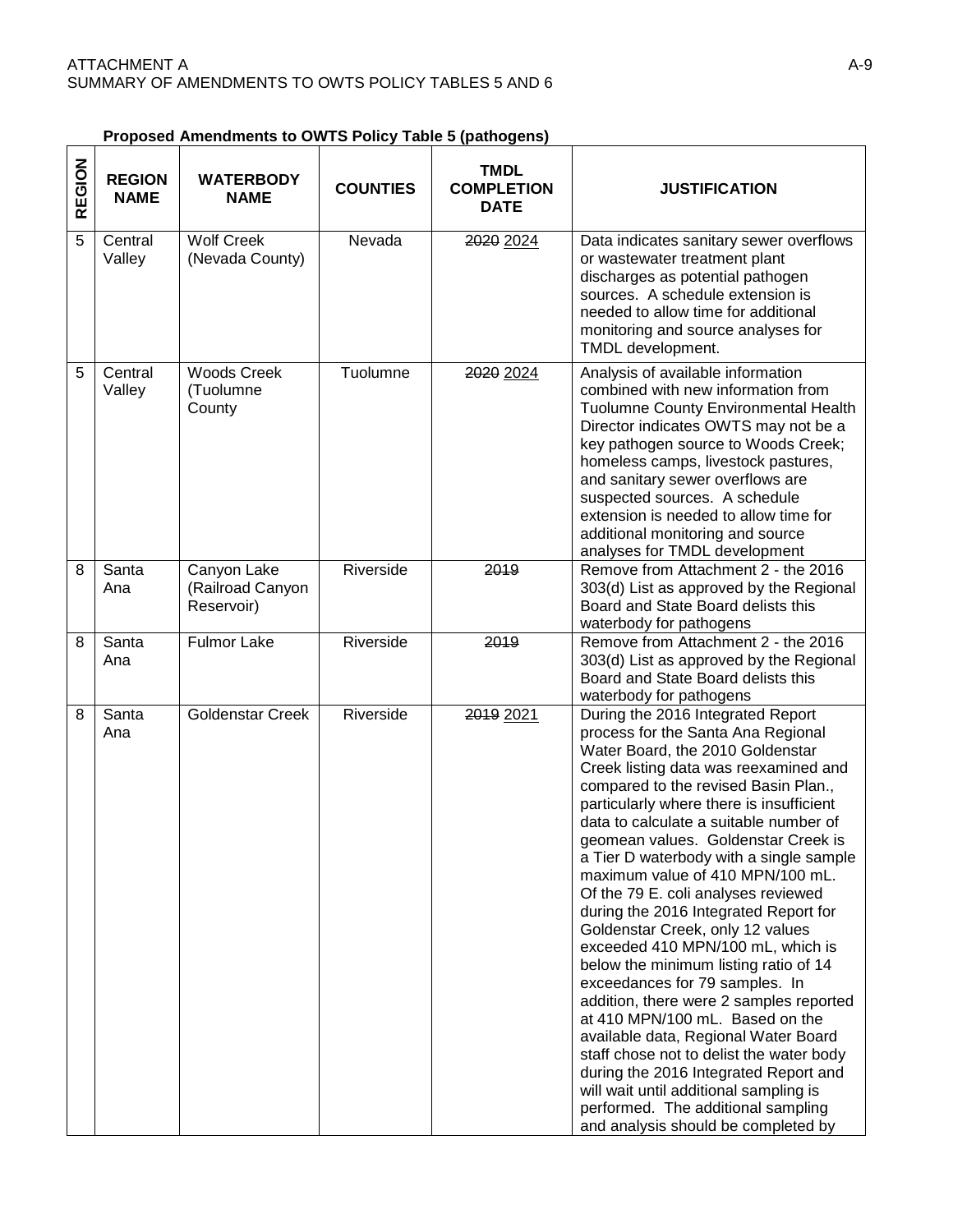**Proposed Amendments to OWTS Policy Table 5 (pathogens)** 

| REGION | <b>REGION</b><br><b>NAME</b> | <b>WATERBODY</b><br><b>NAME</b>              | <b>COUNTIES</b>  | <b>TMDL</b><br><b>COMPLETION</b><br><b>DATE</b> | <b>JUSTIFICATION</b>                                                                                                                                                                                                                                                                                                                                                                                                                                                                                                                                                                                                                                                                                                                                                                                                                                |
|--------|------------------------------|----------------------------------------------|------------------|-------------------------------------------------|-----------------------------------------------------------------------------------------------------------------------------------------------------------------------------------------------------------------------------------------------------------------------------------------------------------------------------------------------------------------------------------------------------------------------------------------------------------------------------------------------------------------------------------------------------------------------------------------------------------------------------------------------------------------------------------------------------------------------------------------------------------------------------------------------------------------------------------------------------|
|        |                              |                                              |                  |                                                 | the next Integrated Report cycle in<br>2022.<br>2016 303(d) List as approved by the<br>Regional Board and State Board<br>indicated a revised expected TMDL<br>completion date                                                                                                                                                                                                                                                                                                                                                                                                                                                                                                                                                                                                                                                                       |
| 8      | Santa<br>Ana                 | Los Trancos<br>Creek (Crystal<br>Cove Creek) | Orange           | 2017                                            | Remove from Attachment 2 - the 2016<br>303(d) List as approved by the Regional<br>Board and State Board delists this<br>waterbody for pathogens                                                                                                                                                                                                                                                                                                                                                                                                                                                                                                                                                                                                                                                                                                     |
| 8      | Santa<br>Ana                 | Lytle Creek                                  | San<br>Bernadino | 2019                                            | Remove from Attachment 2 - the 2016<br>303(d) List as approved by the Regional<br>Board and State Board delists this<br>waterbody for pathogens                                                                                                                                                                                                                                                                                                                                                                                                                                                                                                                                                                                                                                                                                                     |
| 8      | Santa<br>Ana                 | Mill Creek Reach<br>1                        | San<br>Bernadino | 2015 2019                                       | Mill Creek Reach 1 was listed as<br>impaired for pathogens in 1998. The<br>indicator bacteria water quality objective<br>was revised in 2012, using only E. coli<br>values. When the E. coli data were<br>examined in the Region's 2016<br>Integrated Report, 25 samples were<br>available with 2 exceedances of<br>regulatory criterion. However, 25<br>samples are insufficient to perform an<br>impairment analysis under the Listing<br>Policy. Although the water body could<br>have been delisted for indicator bacteria<br>on the basis on the new water quality<br>objectives adopted in 2012, staff<br>determined it was prudent to leave the<br>listing in place until further sampling is<br>conducted.<br>2016 303(d) List as approved by the<br>Regional Board and State Board<br>indicated a revised expected TMDL<br>completion date |
| 8      | Santa<br>Ana                 | Mill Creek Reach<br>$\overline{2}$           | San<br>Bernadino | 2015                                            | Remove from Attachment 2 - the 2016<br>303(d) List as approved by the Regional<br>Board and State Board delists this<br>waterbody for pathogens                                                                                                                                                                                                                                                                                                                                                                                                                                                                                                                                                                                                                                                                                                     |
| 8      | Santa<br>Ana                 | Morning Canyon<br>Creek                      | Orange           | 2017 2021                                       | Morning Canyon Creek was added to<br>the 2010 303(d) list by USEPA using<br>data collected in 2004-2006. No new<br>data were available to confirm this<br>listing for the 2016 Integrated Report.<br>Morning Creek Canyon is included in<br>the Region's Comprehensive Bacteria<br>Monitoring Program under Priority 3.<br>Regional Water Board staff have                                                                                                                                                                                                                                                                                                                                                                                                                                                                                          |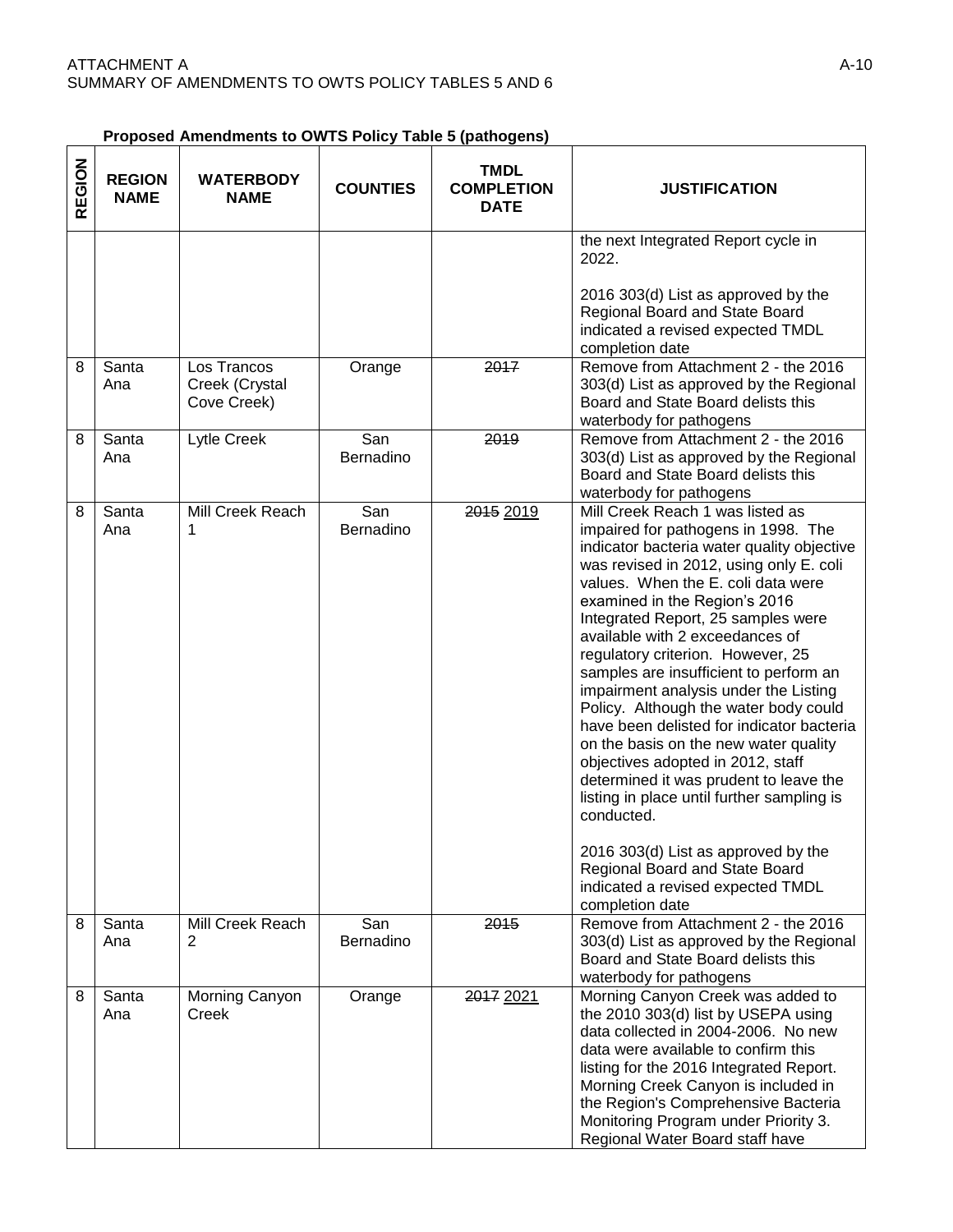| REGION | <b>REGION</b><br><b>NAME</b> | <b>WATERBODY</b><br><b>NAME</b>                                                                                         | <b>COUNTIES</b>      | <b>TMDL</b><br><b>COMPLETION</b><br><b>DATE</b> | <b>JUSTIFICATION</b>                                                                                                                                                                                                                                                                                                                                                                                                                                                                       |
|--------|------------------------------|-------------------------------------------------------------------------------------------------------------------------|----------------------|-------------------------------------------------|--------------------------------------------------------------------------------------------------------------------------------------------------------------------------------------------------------------------------------------------------------------------------------------------------------------------------------------------------------------------------------------------------------------------------------------------------------------------------------------------|
|        |                              |                                                                                                                         |                      |                                                 | collected E. coli data since 2016. The<br>first annual monitoring report indicated<br>that the geomean Rec-1 bacterial<br>objective is being exceeded. Staff will<br>assess these data and undertake<br>further actions as necessary. The<br>Regional Water Board adopted a<br>Resolution in 2017 (2017-0019) adding<br>Morning Canyon to the Basin Plan.<br>2016 303(d) List as approved by the<br>Regional Board and State Board<br>indicated a revised expected TMDL<br>completion date |
| 8      | Santa<br>Ana                 | <b>Mountain Home</b><br>Creek                                                                                           | San<br>Bernadino     | 2019                                            | Remove from Attachment 2 - listed with<br>indicator bacteria, source unknown<br>Data collected by Regional Board staff<br>in 2012 (outside of the 2016 Listing<br>Cycle data solicitation) support the<br>delisting of Mountain Home Creek for<br>Indicator Bacteria in the next listing<br>cycle                                                                                                                                                                                          |
| 8      | Santa<br>Ana                 | Silverado Creek                                                                                                         | Orange               | 2017                                            | Remove from Attachment 2 - the 2016<br>303(d) List as approved by the Regional<br>Board and State Board delists this<br>waterbody for pathogens                                                                                                                                                                                                                                                                                                                                            |
| 8      | Santa<br>Ana                 | Peters Canyon<br>Channel                                                                                                | Orange               | 2017                                            | Remove from Attachment 2 - the 2016<br>303(d) List as approved by the Regional<br>Board and State Board delists this<br>waterbody for pathogens                                                                                                                                                                                                                                                                                                                                            |
| 8      | Santa<br>Ana                 | Santa Ana River<br>Reach <sub>2</sub>                                                                                   | Orange,<br>Riverside | 2019                                            | Remove from Attachment 2 - the 2016<br>303(d) List as approved by the Regional<br>Board and State Board delists this<br>waterbody for pathogens                                                                                                                                                                                                                                                                                                                                            |
| 8      | Santa<br>Ana                 | <b>Temescal Creek</b><br>Reach 6<br>(Elsinore<br>Groundwater<br>subbasin<br>boundary to Lake<br><b>Elsinore Outlet)</b> | Riverside            | 2019                                            | Remove from Attachment 2 - the 2016<br>303(d) List as approved by the Regional<br>Board and State Board delists this<br>waterbody for pathogens                                                                                                                                                                                                                                                                                                                                            |
| 8      | Santa<br>Ana                 | Seal Beach                                                                                                              | Orange               | 2017 2019                                       | The Regional Water Board did not have<br>sufficient resources to complete the<br>TMDL by 2017. The 2016 Integrated<br>Report evaluated delisting Seal Beach<br>for indicator bacteria. Data evaluated<br>were collected between 1999 and 2008.<br>Delisting was not recommended<br>because the Enterococcus objective<br>exceedance frequency at one of the<br>four stations in the surf zone off Seal                                                                                     |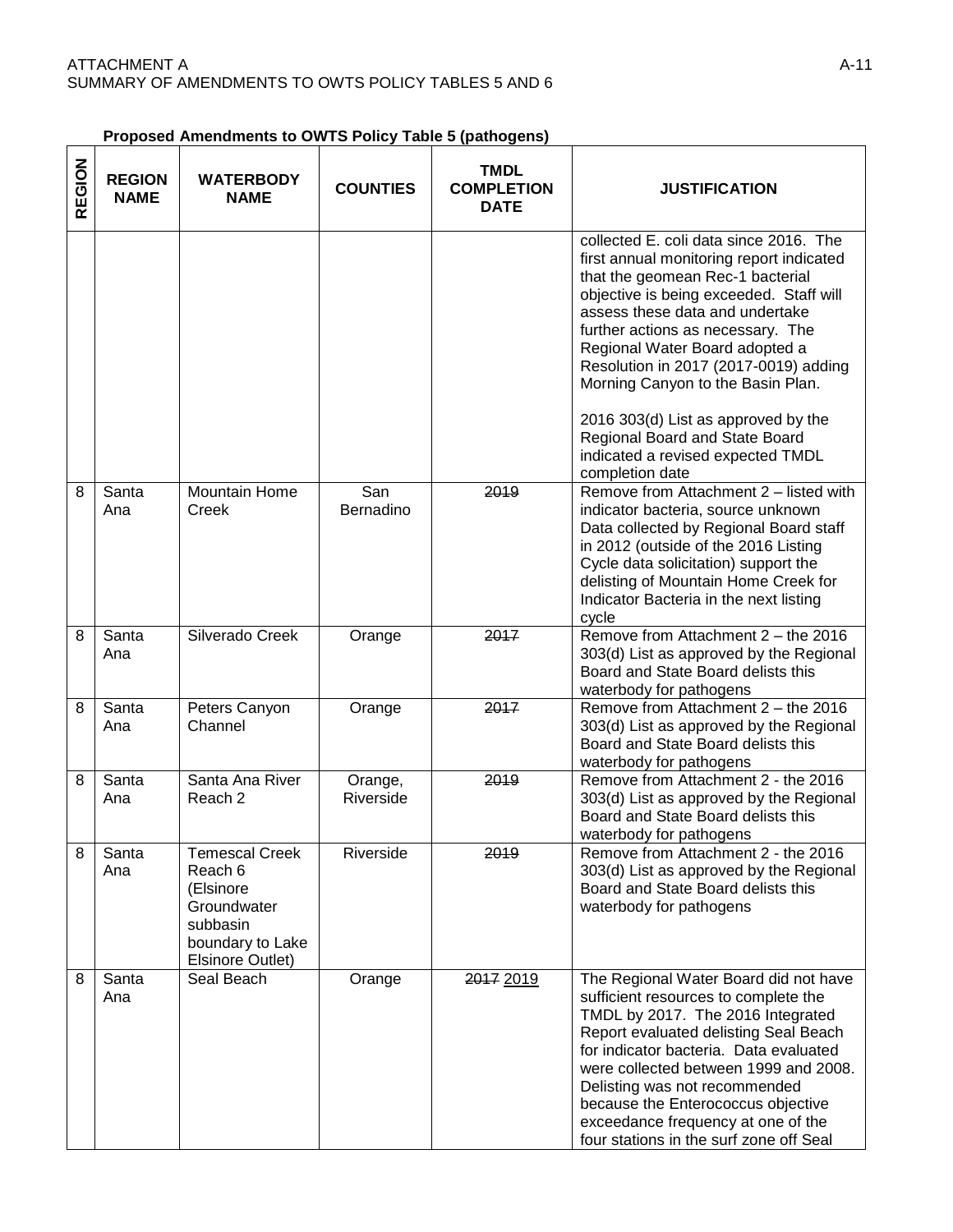**Proposed Amendments to OWTS Policy Table 5 (pathogens)** 

| REGION | <b>REGION</b><br><b>NAME</b> | <b>WATERBODY</b><br><b>NAME</b> | <b>COUNTIES</b> | <b>TMDL</b><br><b>COMPLETION</b><br><b>DATE</b> | <b>JUSTIFICATION</b>                                                                                                                                                                                                                                                                                                                                                                                                                                                                                                                                                                                                                                                                                                                                                                                                                                                                                                                                                                                                                                                                                                                                                                                                                                                                                                                                                                                                                                                                                         |
|--------|------------------------------|---------------------------------|-----------------|-------------------------------------------------|--------------------------------------------------------------------------------------------------------------------------------------------------------------------------------------------------------------------------------------------------------------------------------------------------------------------------------------------------------------------------------------------------------------------------------------------------------------------------------------------------------------------------------------------------------------------------------------------------------------------------------------------------------------------------------------------------------------------------------------------------------------------------------------------------------------------------------------------------------------------------------------------------------------------------------------------------------------------------------------------------------------------------------------------------------------------------------------------------------------------------------------------------------------------------------------------------------------------------------------------------------------------------------------------------------------------------------------------------------------------------------------------------------------------------------------------------------------------------------------------------------------|
|        |                              |                                 |                 |                                                 | Beach was greater than that allowed in<br>the Listing Policy. The station in<br>question (1st Street Station) is adjacent<br>to the mouth of the San Gabriel River.<br>The three other monitoring stations<br>along the one-mile beach are located<br>closer to the entrance to Anaheim Bay<br>and comply with the Enterococcus<br>objective. Monitoring stations located<br>within Anaheim Bay also complied with<br>the Enterococcus objective. These data<br>suggest that the source of the problem<br>may not be located in the Anaheim<br>Bay/Seal Beach Watershed. More<br>recent Enterococcus data from Seal<br>Beach confirms that the water quality<br>violations are restricted to the 1st Street<br>Station. The Los Angeles Regional<br>Water Board has developed a TMDL for<br>bacteria in the San Gabriel River,<br>Estuary, and Tributaries. The TMDL<br>was approved by U.S. EPA in<br>June 2016. Santa Ana Regional Water<br>Board staff will investigate this listing in<br>the next fiscal year to determine if a<br>separate TMDL for the watershed area<br>located in Region 8 is warranted. In<br>addition, a survey conducted in 2003<br>found no septic tanks within the City of<br>Seal Beach. Recent data provided by<br>the local sanitation district appears to<br>confirm this, but Regional Water Board<br>staff have not finalized their review of<br>the data.<br>2016 303(d) List as approved by the<br>Regional Board and State Board<br>indicated a revised expected TMDL |
| 8      | Santa<br>Ana                 | Serrano Creek                   | Orange          | 2017 2021                                       | completion date<br>Serrano Creek was added to the 2010<br>303(d) list by U.S. EPA using data<br>collected in 2004-2006. No new data<br>were available to confirm this listing for<br>the 2016 Integrated Report. Serrano<br>Creek Canyon is included in the<br>Region's Comprehensive Bacteria<br>Monitoring Program under Priority 3.<br>County of Orange staff has been<br>collecting E. coli data since 2016. The<br>first annual monitoring report indicated<br>that the geomean REC-1 bacterial<br>objective is being achieved. Staff will                                                                                                                                                                                                                                                                                                                                                                                                                                                                                                                                                                                                                                                                                                                                                                                                                                                                                                                                                              |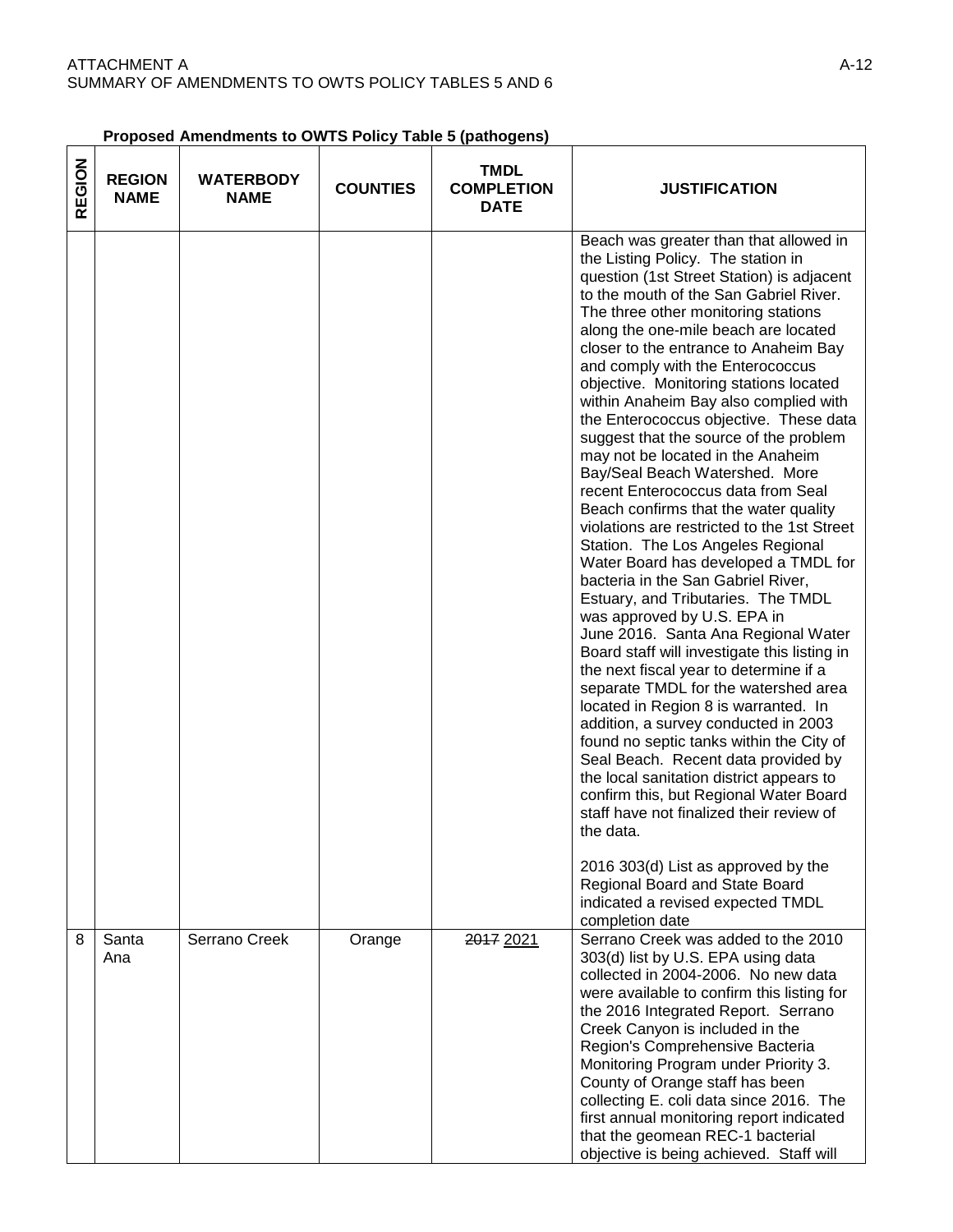#### **Proposed Amendments to OWTS Policy Table 5 (pathogens)**

| REGION | <b>REGION</b><br><b>NAME</b> | <b>WATERBODY</b><br><b>NAME</b> | <b>COUNTIES</b> | <b>TMDL</b><br><b>COMPLETION</b><br><b>DATE</b> | <b>JUSTIFICATION</b>                                                                                                                                                                                                                                                                                                                                                                                                                                                                                                                                                                                                                                                                                                                                             |
|--------|------------------------------|---------------------------------|-----------------|-------------------------------------------------|------------------------------------------------------------------------------------------------------------------------------------------------------------------------------------------------------------------------------------------------------------------------------------------------------------------------------------------------------------------------------------------------------------------------------------------------------------------------------------------------------------------------------------------------------------------------------------------------------------------------------------------------------------------------------------------------------------------------------------------------------------------|
|        |                              |                                 |                 |                                                 | review additional monitoring data as<br>they become available to determine if a<br>TMDL is still warranted for this water<br>body. In addition, a survey conducted<br>in 2003 found only two septic tanks<br>potentially located within the Serrano<br>Creek watershed. The two cities within<br>the Serrano Creek watershed have<br>experienced rapid urbanization in recent<br>years and the sewer network connected<br>to the local wastewater treatment plant<br>has expanded concurrently. Regional<br>Water Board staff is currently verifying<br>whether any septic tanks still exist in the<br>Serrano Creek watershed.<br>2016 303(d) List as approved by the<br>Regional Board and State Board<br>indicated a revised expected TMDL<br>completion date |
| 8      | Santa<br>Ana                 | Huntington<br>Harbor            | Orange          | 2017 2019                                       | The Regional Water Board did not have<br>sufficient resources to complete the<br>TMDL by 2017. The 2016 Integrated<br>Report evaluated delisting Huntington<br>Harbour for indicator bacteria. Although<br>the data show an improving trend,<br>delisting was not recommended<br>because the Enterococcus objective<br>exceedance frequency at four stations<br>was greater than that allowed by the<br>Listing Policy. Regional Water Board<br>staff will investigate this listing in the<br>next fiscal year, assessing more recent<br>data to determine whether a TMDL is<br>still warranted.<br>2016 303(d) List as approved by the<br>Regional Board and State Board<br>indicated a revised expected TMDL<br>completion date                                |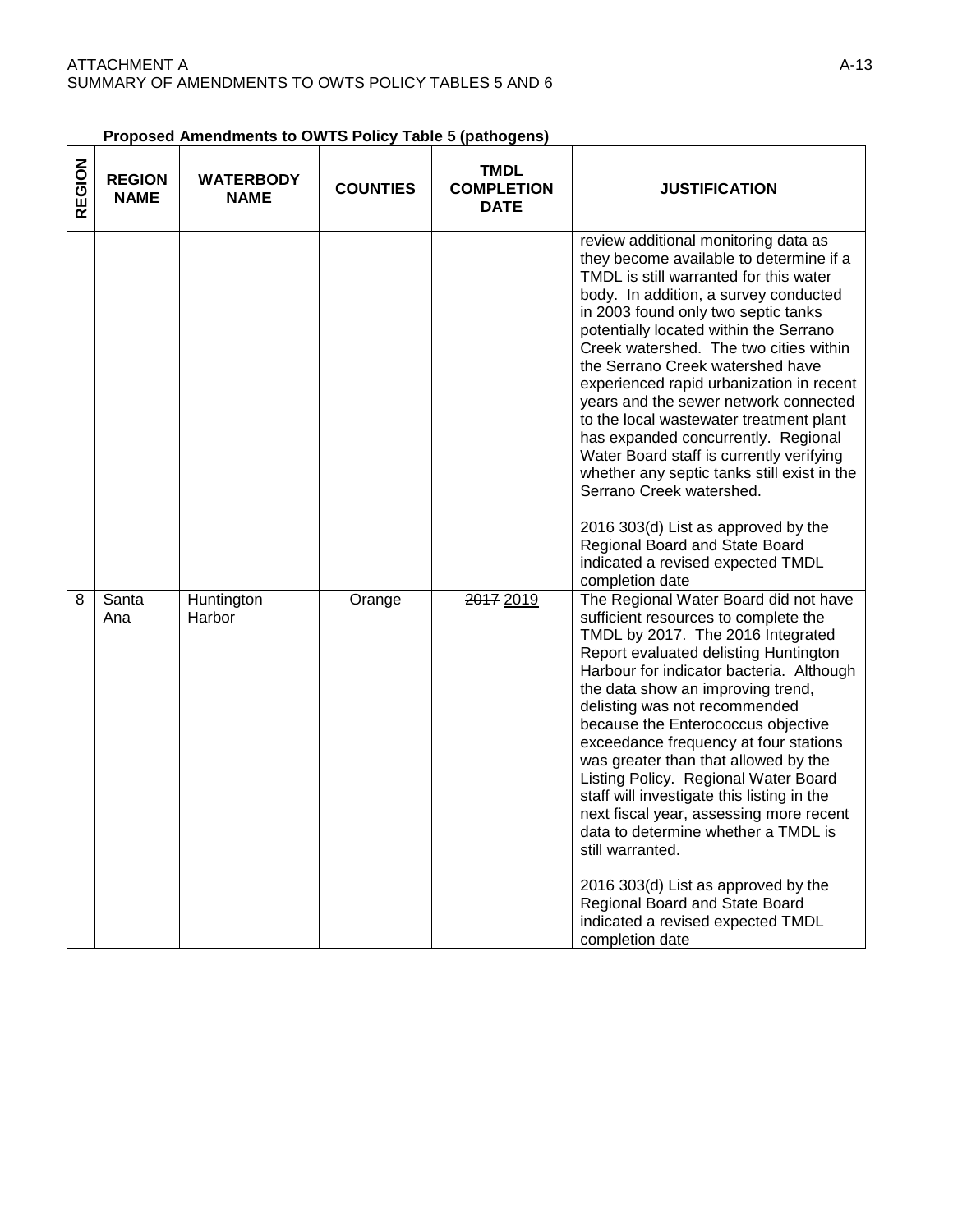| <b>REGION</b>  | <b>REGION</b><br><b>NAME</b> | <b>WATERBODY</b><br><b>NAME</b>                                                                         | <b>COUNTIES</b>  | <b>TMDL</b><br><b>COMPLETION</b><br><b>DATE</b> | <b>JUSTIFICATION</b>                                                                                                                                                                                                                                                                                                                                                                                                                                                                                                                                                                                                                                                                                                                                                                                                                                                                                                                                                                                                                                                                                                                                                                                                                                                                                                                                                                                                                                                                                                                                                                       |
|----------------|------------------------------|---------------------------------------------------------------------------------------------------------|------------------|-------------------------------------------------|--------------------------------------------------------------------------------------------------------------------------------------------------------------------------------------------------------------------------------------------------------------------------------------------------------------------------------------------------------------------------------------------------------------------------------------------------------------------------------------------------------------------------------------------------------------------------------------------------------------------------------------------------------------------------------------------------------------------------------------------------------------------------------------------------------------------------------------------------------------------------------------------------------------------------------------------------------------------------------------------------------------------------------------------------------------------------------------------------------------------------------------------------------------------------------------------------------------------------------------------------------------------------------------------------------------------------------------------------------------------------------------------------------------------------------------------------------------------------------------------------------------------------------------------------------------------------------------------|
| $\overline{1}$ | North<br>Coast               | <b>Russian River</b><br>HU, Middle<br><b>Russian River</b><br>HA, mainstream<br>Laguna de Santa<br>Rosa | Sonoma           | 2016                                            | All Laguna de Santa Rosa waterbody-<br>pollutant pairs were delisted from the<br>303(d) list during the 2012 listing cycle.                                                                                                                                                                                                                                                                                                                                                                                                                                                                                                                                                                                                                                                                                                                                                                                                                                                                                                                                                                                                                                                                                                                                                                                                                                                                                                                                                                                                                                                                |
| $\overline{2}$ | San<br>Francisco<br>Bay      | Lagunitas Creek                                                                                         | Marin            | 2016 2022                                       | In summer 2016 and 2017, San<br>Francisco Regional Water Water Board<br>staff conducted a study to evaluate the<br>nutrient impairment in the Lagunitas<br>Creek watershed. Samples were<br>collected and analyzed for a suite of<br>water chemistry analytes (e.g.,<br>ammonia, nitrate, nitrite, total nitrogen,<br>orthophosphate, and total phosphorous)<br>and algae biomass indicators (benthic<br>chlorophyll-a, benthic ash-free dry<br>mass). In-stream and riparian physical<br>habitat and stream temperature data<br>was also collected to evaluate the<br>potential for eutrophic conditions. The<br>2016 data indicate the water body is not<br>impaired by nutrients. Nitrogen<br>concentrations have decreased since<br>2002, but high algae levels were noted<br>in one tributary, Halleck Creek. The<br>data collected from 2017 are not yet<br>available for analysis; conclusions<br>regarding the water body are pending<br>the analysis of the 2017 data, which will<br>be available in 2018. Based on the<br>data the San Francisco Regional Water<br>Board will complete an impairment<br>assessment and either develop a TMDL<br>for the whole watershed or the portion<br>of the watershed that is impaired. If the<br>analysis indicates that nutrients are not<br>causing eutrophication, the San<br>Francisco Regional Water Board will<br>proceed with delisting Lagunitas Creek<br>as part of the 2022 Integrated Report.<br>A nutrient study was conducted in<br>2016/17. Will probably delist in 2022<br>Integrated Report. If not, will develop<br>TMDL. |
| 2              | San<br>Francisco<br>Bay      | Napa River                                                                                              | Napa, Solano     | 2014                                            | Will be delisted in 2018 Integrated<br>Report. Regional Water Board<br>approved the delisting in 2014.                                                                                                                                                                                                                                                                                                                                                                                                                                                                                                                                                                                                                                                                                                                                                                                                                                                                                                                                                                                                                                                                                                                                                                                                                                                                                                                                                                                                                                                                                     |
| 2              | San<br>Francisco<br>Bay      | Petaluma River                                                                                          | Marin,<br>Sonoma | 2017 2022                                       | Regional Water Board staff conducted a<br>study to evaluate nutrient impairment in<br>Petaluma River and concluded that the                                                                                                                                                                                                                                                                                                                                                                                                                                                                                                                                                                                                                                                                                                                                                                                                                                                                                                                                                                                                                                                                                                                                                                                                                                                                                                                                                                                                                                                                |

 $\top$ 

#### **Proposed Amendments to OWTS Policy Table 6 (nitrogen)**   $\overline{\mathbf{z}}$

٦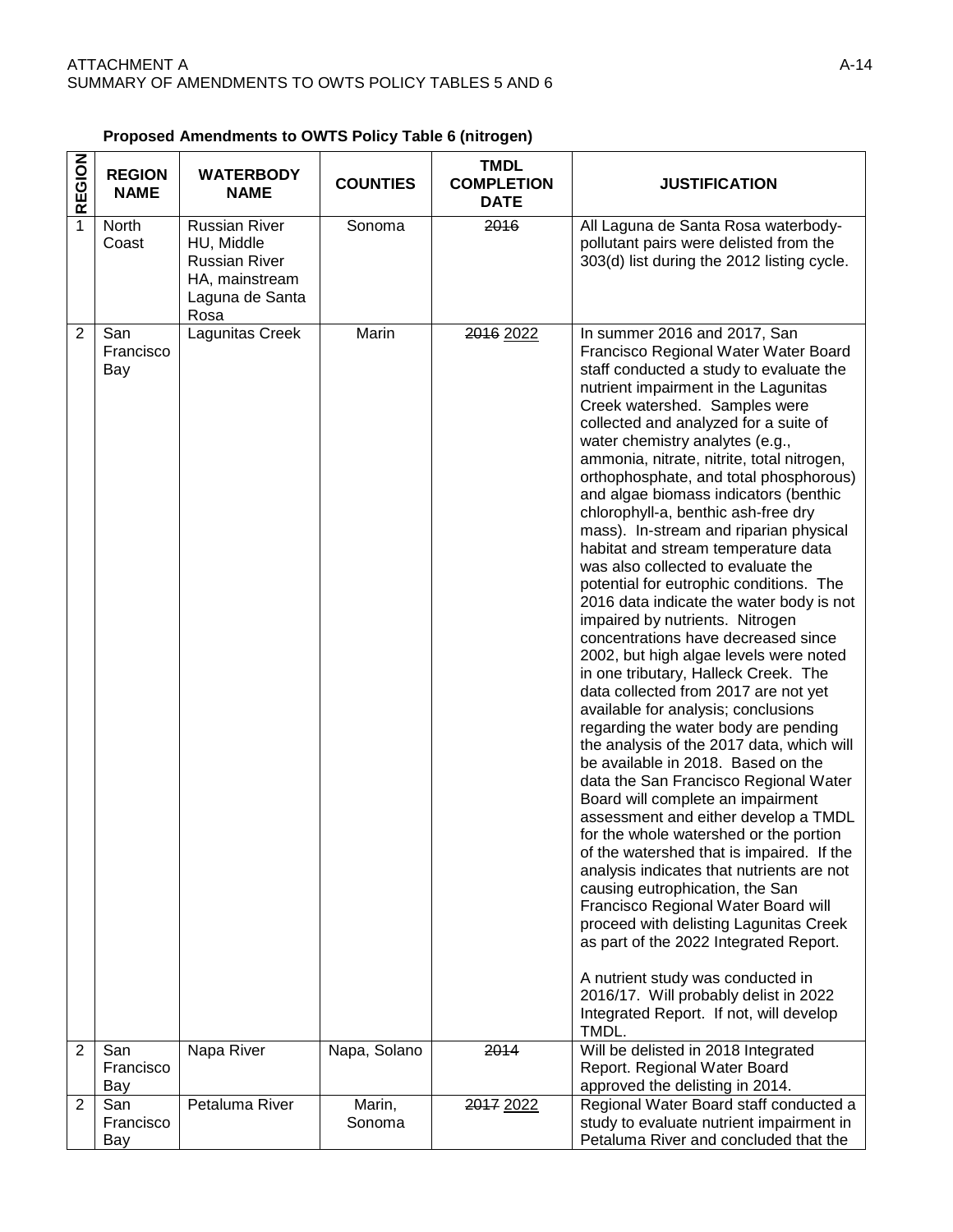| <b>REGION</b>  | <b>REGION</b><br><b>NAME</b> | <b>WATERBODY</b><br><b>NAME</b>   | <b>COUNTIES</b>  | <b>TMDL</b><br><b>COMPLETION</b><br><b>DATE</b> | <b>JUSTIFICATION</b>                                                                                                                                                                                                                                                                                                                                                                                                                                                                                                                                                                                                                                                                                                                                                                                                                                                                                                                                                                                                                                                                                                                                                                                                                                                                                                                                                                                                                                                                                       |
|----------------|------------------------------|-----------------------------------|------------------|-------------------------------------------------|------------------------------------------------------------------------------------------------------------------------------------------------------------------------------------------------------------------------------------------------------------------------------------------------------------------------------------------------------------------------------------------------------------------------------------------------------------------------------------------------------------------------------------------------------------------------------------------------------------------------------------------------------------------------------------------------------------------------------------------------------------------------------------------------------------------------------------------------------------------------------------------------------------------------------------------------------------------------------------------------------------------------------------------------------------------------------------------------------------------------------------------------------------------------------------------------------------------------------------------------------------------------------------------------------------------------------------------------------------------------------------------------------------------------------------------------------------------------------------------------------------|
|                |                              |                                   |                  |                                                 | river and its tributaries are unlikely to be<br>impaired by nutrients. Between 2014<br>and 2017, San Francisco Regional<br>Water Board staff collected a suite of<br>water chemistry analytes (e.g.,<br>ammonia, nitrate, nitrite, total nitrogen,<br>orthophosphate, and total phosphorous)<br>and algae biomass indicators (benthic<br>chlorophyll-a, benthic ash-free dry<br>mass). Staff also collected secondary<br>indicators of eutrophication such as<br>continuous monitoring of dissolved<br>oxygen and pH. In-stream and riparian<br>physical habitat and stream<br>temperature data was collected to<br>evaluate the potential for eutrophic<br>conditions. Staff presented an analysis<br>of these data in a May 2017 public<br>meeting and concluded the river was<br>unlikely to be impaired by nutrients. In<br>April 2018, a written nutrient impairment<br>analysis will be released as part of the<br>Petaluma River bacteria TMDL project<br>report and transmitted to the public.<br>These data will be used in the 2022<br>Integrated Report to support a delisting<br>for nutrients. However, the San<br>Francisco Regional Water Board staff<br>efforts to identify and repair OWTS near<br>the river and tributaries as part of the<br>Petaluma River bacteria TMDL will<br>result in a reduction of nutrients<br>discharged to the water body.<br>A nutrient study was conducted in<br>2016/17. Will probably delist in 2022<br>Integrated Report. If not, will develop<br>TMDL. |
| $\overline{2}$ | San<br>Francisco<br>Bay      | Petaluma River<br>(tidal portion) | Marin,<br>Sonoma | 2017 2022                                       | Recent analysis of water quality<br>conditions for direct and indirect effects<br>of eutrophication indicates nutrients are<br>not elevated and not associated with<br>algae blooms in Petaluma River.<br>Initially, a combined TMDL for nutrients<br>and pathogens was proposed for the<br>water body. Data collected over two<br>years indicates that nutrients are not<br>exceeding the narrative water quality<br>objective for biostimulatory substances.<br>The data were presented in a public<br>stakeholder meeting in 2017. Therefore                                                                                                                                                                                                                                                                                                                                                                                                                                                                                                                                                                                                                                                                                                                                                                                                                                                                                                                                                            |

#### **Proposed Amendments to OWTS Policy Table 6 (nitrogen)**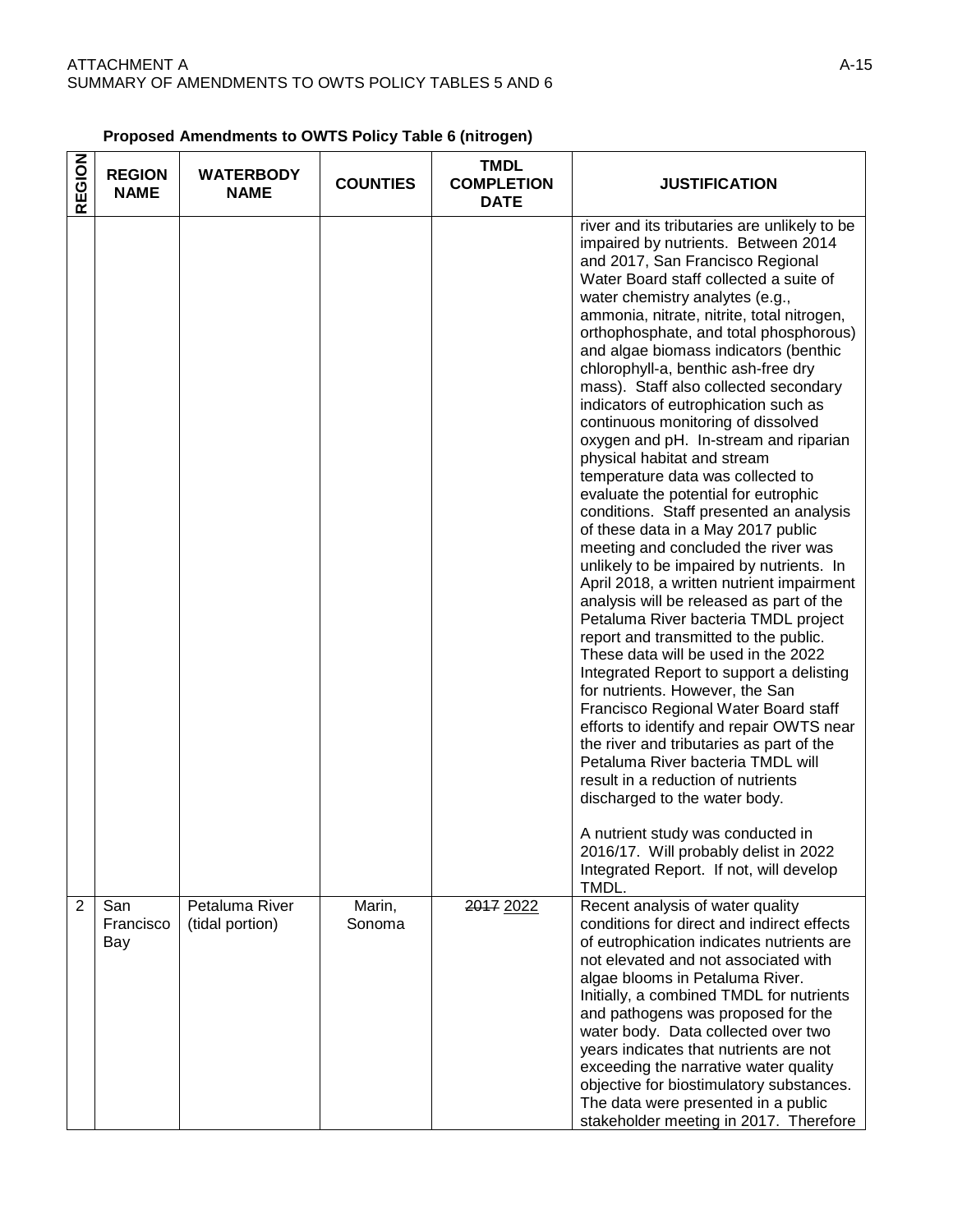|  | Proposed Amendments to OWTS Policy Table 6 (nitrogen) |  |  |  |  |  |
|--|-------------------------------------------------------|--|--|--|--|--|
|--|-------------------------------------------------------|--|--|--|--|--|

| <b>REGION</b>  | <b>REGION</b><br><b>NAME</b> | <b>WATERBODY</b><br><b>NAME</b> | <b>COUNTIES</b> | <b>TMDL</b><br><b>COMPLETION</b><br><b>DATE</b> | <b>JUSTIFICATION</b>                                                                                                                                                                                                                                                                                                                                                                                                                                                                                                                                                                                                                                                                                                                                                                                                                                                                                                                                                                                                                                                                                                                                                                                                                                                                                                                                                     |
|----------------|------------------------------|---------------------------------|-----------------|-------------------------------------------------|--------------------------------------------------------------------------------------------------------------------------------------------------------------------------------------------------------------------------------------------------------------------------------------------------------------------------------------------------------------------------------------------------------------------------------------------------------------------------------------------------------------------------------------------------------------------------------------------------------------------------------------------------------------------------------------------------------------------------------------------------------------------------------------------------------------------------------------------------------------------------------------------------------------------------------------------------------------------------------------------------------------------------------------------------------------------------------------------------------------------------------------------------------------------------------------------------------------------------------------------------------------------------------------------------------------------------------------------------------------------------|
|                |                              |                                 |                 |                                                 | a TMDL addressing nitrogen is<br>presently unnecessary.                                                                                                                                                                                                                                                                                                                                                                                                                                                                                                                                                                                                                                                                                                                                                                                                                                                                                                                                                                                                                                                                                                                                                                                                                                                                                                                  |
| $\overline{2}$ | San<br>Francisco<br>Bay      | Sonoma Creek                    | Sonoma          | 2014                                            | Will be delisted in 2018 Integrated<br>Report. Regional Water Board<br>approved the delisting in 2014.                                                                                                                                                                                                                                                                                                                                                                                                                                                                                                                                                                                                                                                                                                                                                                                                                                                                                                                                                                                                                                                                                                                                                                                                                                                                   |
| $\overline{2}$ | San<br>Francisco<br>Bay      | <b>Tomales Bay</b>              | Marin           | 2019                                            | Water quality data demonstrate that<br>nitrogen is not elevated in Tomales Bay<br>and are not causing excessive algae<br>blooms. Additional reasons that<br>nutrient conditions have improved in<br>this water body include conversion of a<br>large cattle ranch to 550 acres of tidal<br>wetlands and conversion of 50 septic<br>systems to a community based system.<br>Therefore, we conclude the water body<br>is not impaired by nitrogen and a TMDL<br>addressing nitrogen is presently<br>unnecessary.                                                                                                                                                                                                                                                                                                                                                                                                                                                                                                                                                                                                                                                                                                                                                                                                                                                           |
| $\overline{2}$ | San<br>Francisco<br>Bay      | <b>Walker Creek</b>             | Marin           | 2016 2022                                       | In summer 2016 and 2017, San<br>Francisco Regional Water Board staff<br>conducted a study to evaluate the<br>nutrient impairment in the Walker Creek<br>watershed. Samples were collected<br>and analyzed for a suite of water<br>chemistry analytes (e.g., ammonia,<br>nitrate, nitrite, total nitrogen,<br>orthophosphate, and total phosphorous)<br>and algae biomass indicators (benthic<br>chlorophyll-a, benthic ash-free dry<br>mass). In-stream and riparian physical<br>habitat and stream temperature data<br>was also collected to evaluate the<br>potential for eutrophic conditions. The<br>2016 data indicate the water body is<br>probably not impaired by nutrients.<br>Nitrogen concentrations have<br>decreased since 2002, but high algae<br>levels were noted in one tributary,<br>Arroyo Sausal. The data collected from<br>2017 are not yet available for analysis;<br>conclusions regarding the water body<br>are pending the analysis of the 2017<br>data, which will be available in 2018.<br>Based on the data the San Francisco<br>Regional Water Board will complete an<br>impairment assessment and either<br>develop a TMDL for the whole<br>watershed or that portion of the<br>watershed that is impaired. If the<br>analysis indicates that nutrients are not<br>causing eutrophication, the San<br>Francisco Regional Water Board will |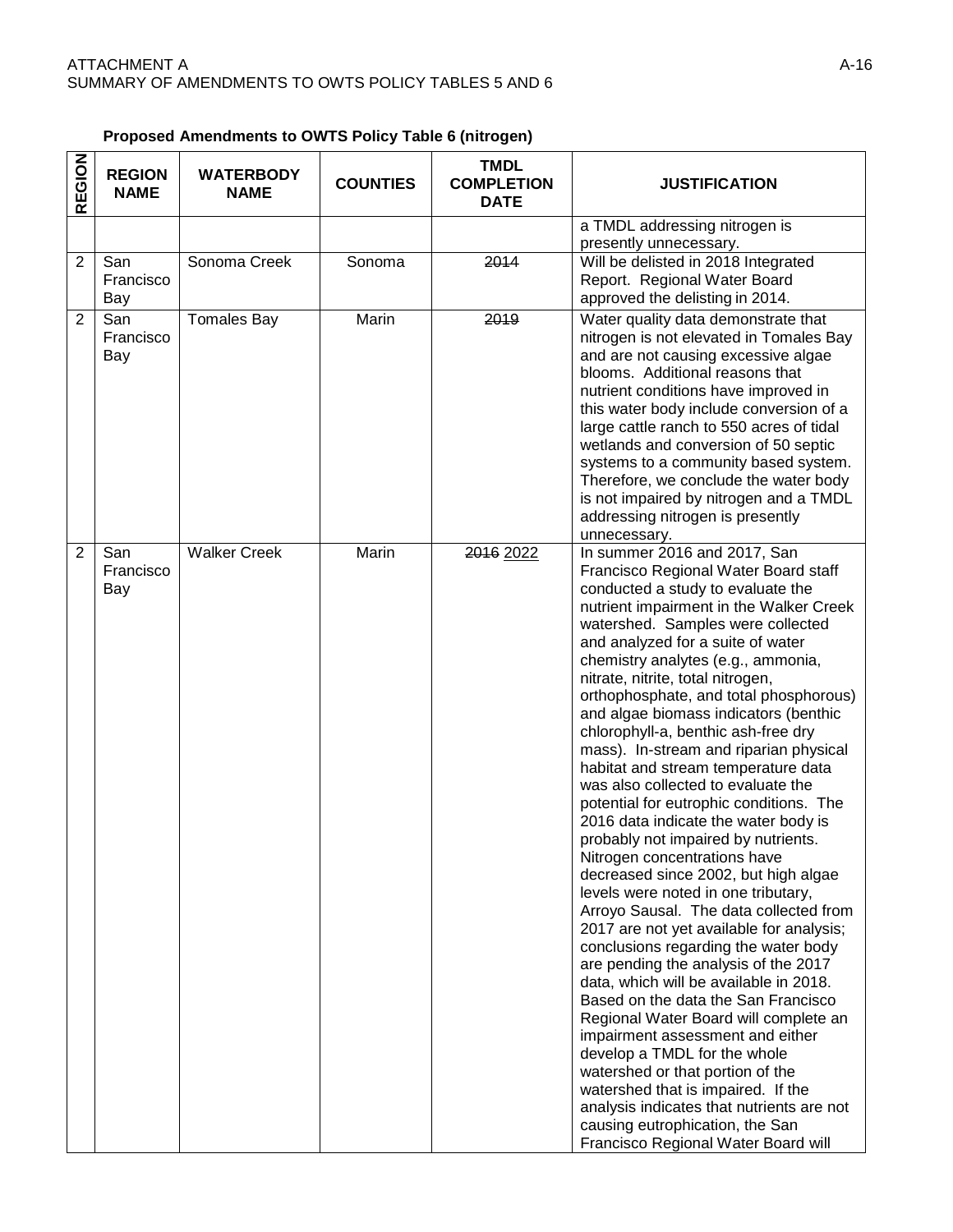#### **Proposed Amendments to OWTS Policy Table 6 (nitrogen)**

| REGION | <b>REGION</b><br><b>NAME</b> | <b>WATERBODY</b><br><b>NAME</b>                                 | <b>COUNTIES</b> | <b>TMDL</b><br><b>COMPLETION</b><br><b>DATE</b> | <b>JUSTIFICATION</b>                                                                                                                                                                                                                                                                                                                                                                                                                                                                                                                                                                                                                                                                                                                                                                                                                          |
|--------|------------------------------|-----------------------------------------------------------------|-----------------|-------------------------------------------------|-----------------------------------------------------------------------------------------------------------------------------------------------------------------------------------------------------------------------------------------------------------------------------------------------------------------------------------------------------------------------------------------------------------------------------------------------------------------------------------------------------------------------------------------------------------------------------------------------------------------------------------------------------------------------------------------------------------------------------------------------------------------------------------------------------------------------------------------------|
|        |                              |                                                                 |                 |                                                 | proceed with delisting Walker Creek as<br>part of the 2022 Integrated Report.<br>A nutrient study was conducted in<br>2016/17. Will probably delist in 2022<br>Integrated Report. If not, will develop<br>TMDL.                                                                                                                                                                                                                                                                                                                                                                                                                                                                                                                                                                                                                               |
| 4      | Los<br>Angeles               | San Antonio<br>Creek (Tributary<br>to Ventura River<br>Reach 4) | Ventura         | 2013                                            | A TMDL was adopted in 2013. Ventura<br>County has included the implementation<br>plan in the APMP submitted for<br>approval.                                                                                                                                                                                                                                                                                                                                                                                                                                                                                                                                                                                                                                                                                                                  |
| 8      | Santa<br>Ana                 | East Garden<br>Grove<br>Wintersburg<br>Channel                  | Orange          | 2017 2020                                       | Staff are working with local sewering<br>agencies to determine if significant<br>numbers of OWTS exist within the Tier<br>3 geographic area of the water body.<br>East Garden Grove Wintersburg<br>Channel was listed in 2010 for ammonia<br>based on data collected in 2004-2005.<br>No new data were available to confirm<br>this listing for the 2016 Integrated<br>Report. Regional Water Board staff are<br>planning to collect new data to reassess<br>this listing beginning in the next fiscal<br>year. However, there does not appear<br>to be any septic tanks located in the<br>watershed based on the Regional<br>Water Board staff's initial assessment of<br>a parcel database provided by the local<br>sanitation district. Regional Water<br>Board staff is currently in the process of<br>verifying this initial assessment. |
| 8      | Santa<br>Ana                 | Serrano Creek                                                   | Orange          | 2017 2021                                       | Serrano Creek was added to the 2010<br>303(d) list by U.S. EPA using data<br>collected in 2004-2006. No new data<br>were available to confirm this listing for<br>the 2016 Integrated Report. A survey<br>conducted in 2003 found only two septic<br>tanks potentially located within the<br>Serrano Creek watershed. The two<br>cities within the Serrano Creek<br>watershed have experienced rapid<br>urbanization in recent years and the<br>sewer network connected to the local<br>wastewater treatment plant has<br>expanded concurrently. Regional<br>Water Board staff is currently verifying<br>whether any septic tanks still exist in the<br>Serrano Creek watershed.                                                                                                                                                              |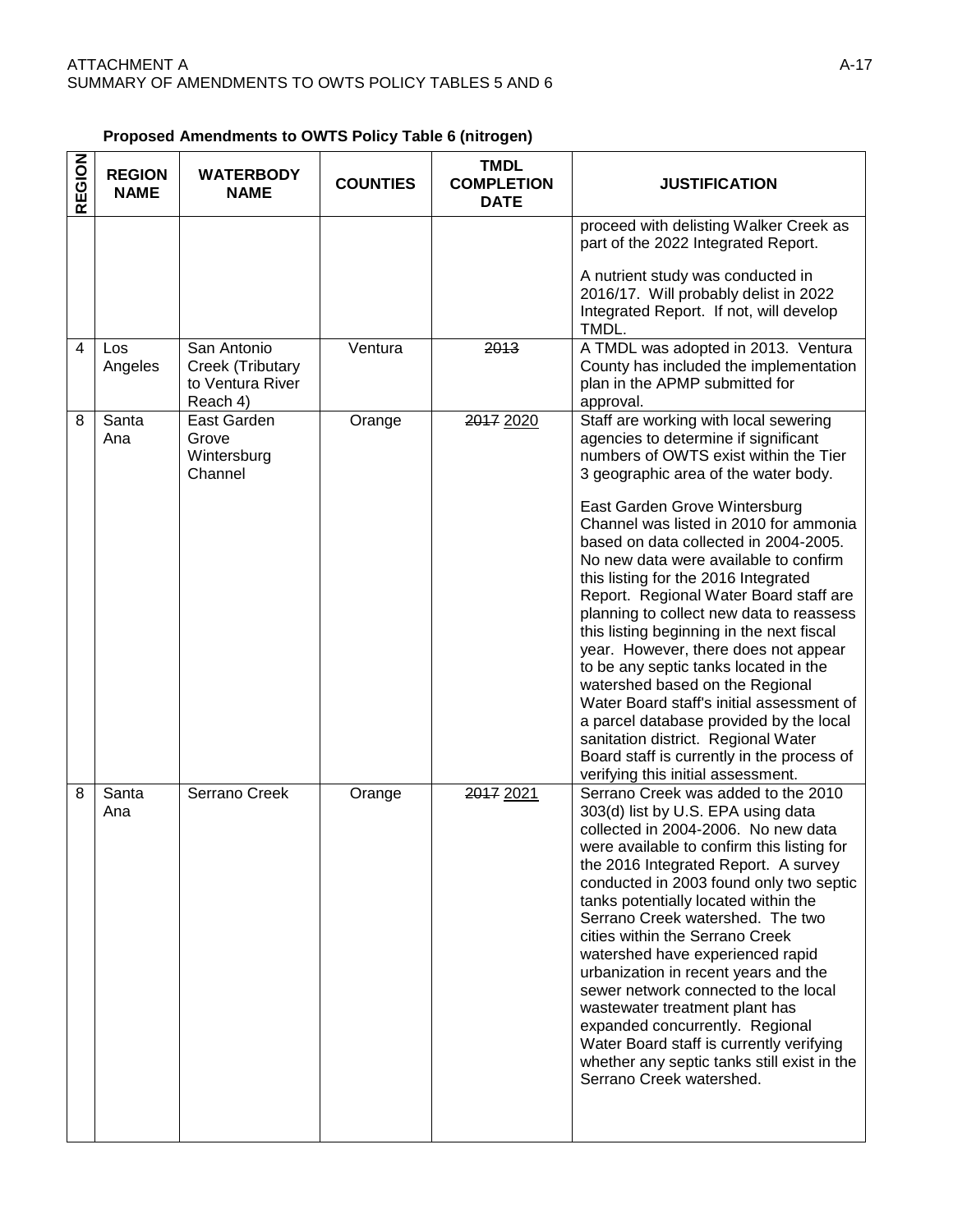| Proposed Amendments to OWTS Policy Table 6 (nitrogen) |  |  |
|-------------------------------------------------------|--|--|
|-------------------------------------------------------|--|--|

| ပ<br>$\mathbf{r}$ | <b>REGION</b><br><b>NAME</b> | <b>WATERBODY</b><br><b>NAME</b> | <b>COUNTIES</b> | <b>TMDL</b><br><b>COMPLETION</b><br><b>DATE</b> | <b>JUSTIFICATION</b>                                                                                                          |
|-------------------|------------------------------|---------------------------------|-----------------|-------------------------------------------------|-------------------------------------------------------------------------------------------------------------------------------|
|                   |                              |                                 |                 |                                                 | 2016 303(d) List as approved by the<br>Regional Board and State Board<br>indicated a revised expected TMDL<br>completion date |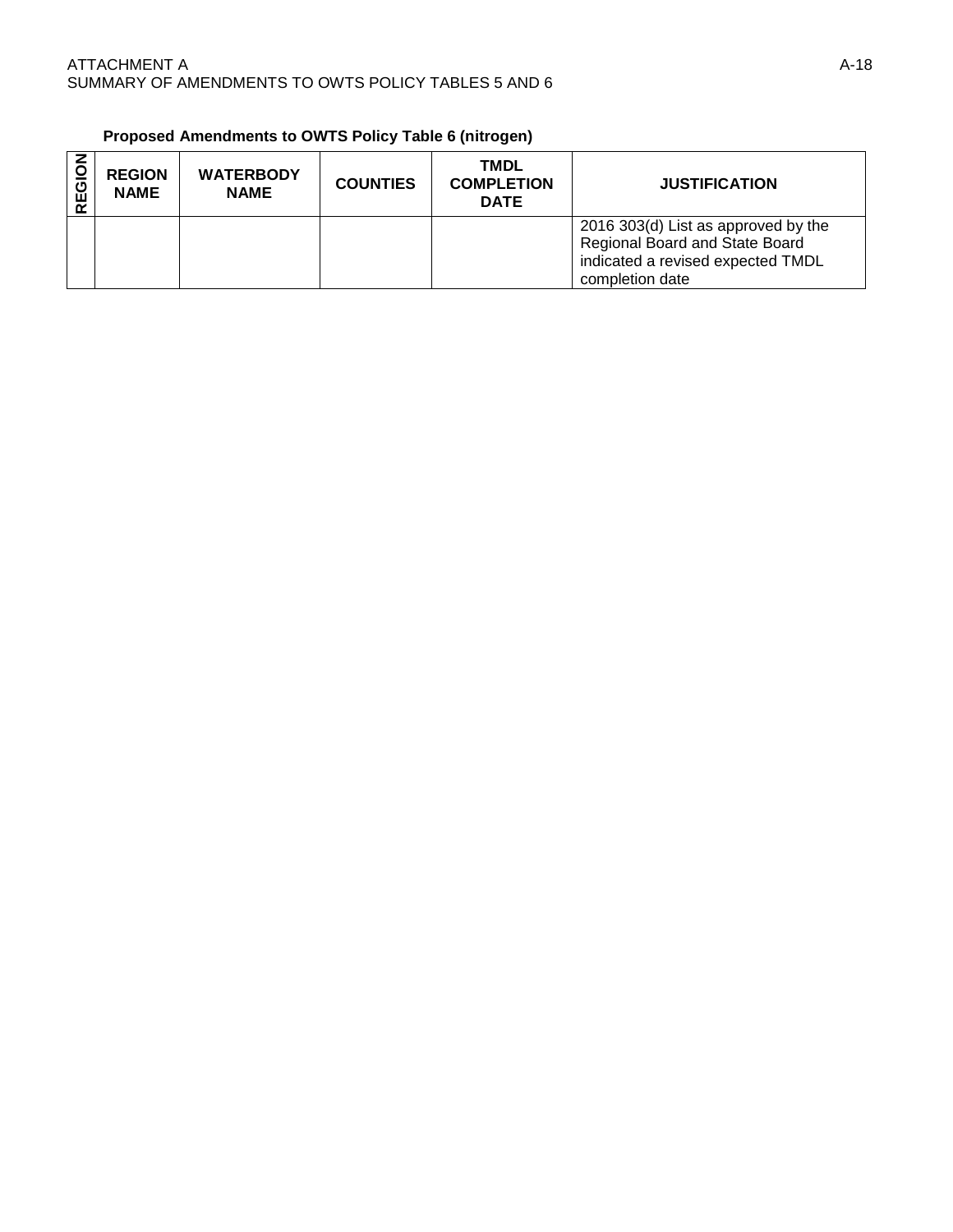### ATTACHMENT B

#### STATE WATER RESOURCES CONTROL BOARD

#### AMENDMENT TO THE WATER QUALITY CONTROL POLICY FOR SITING, DESIGN, OPERATION AND MAINTENANCE OF ONSITE WASTEWATER TREATMENT SYSTEMS

#### 1. Revise Attachment 2, Table 5:

#### 1. Revise Attachment 2, Table 5:

The tables below specifically identify those impaired water bodies where: (1) it is likely that operating OWTS will subsequently be determined to be a contributing source of pathogens or nitrogen and therefore it is anticipated that OWTS would receive a loading reduction, and (2) it is likely that new OWTS installations discharging within 600 feet of the water body would contribute to the impairment. Per this Policy (Tier 3, Section 10) the Regional Water Boards must adopt a TMDL by the date specified in the table. The State Water Board, at the time of approving future 303 (d) Lists, will specifically identify those impaired water bodies that are to be added or removed from the tables below.

Tables 5 and 6 were amended based on work performed by the Regional Water Boards. Completed TMDLs are shown in the column identifying "TMDL Completion Date." Water bodies previously identified in Tables 5 and 6 are indicated as "Delisted" in the "TMDL Completion Date" column where the water body has been evaluated, delisted, and no OWTS specific requirements were established. Delisted water bodies, unless subject to special provisions contained within a Local Agency Management Plan, are no longer subject to the requirements set forth in Tier 3.

| <b>REGION</b><br>NO. | <b>REGION NAME</b> | <b>WATERBODY NAME</b>                                                                                                                                           | <b>COUNTIES</b> | <b>TMDL Completion</b><br>Date |
|----------------------|--------------------|-----------------------------------------------------------------------------------------------------------------------------------------------------------------|-----------------|--------------------------------|
|                      | North Coast        | Clam Beach                                                                                                                                                      | Humboldt        | 2020                           |
|                      | North Coast        | Luffenholtz Beach                                                                                                                                               | Humboldt        | 2020                           |
|                      | North Coast        | Moonstone County Park                                                                                                                                           | Humboldt        | 2020                           |
|                      | North Coast        | Russian River HU, Lower Russian River HA, Guerneville HSA,<br>mainstream Russian River from Fife Creek to Dutch Bill Creek                                      | Sonoma          | 2016 2018                      |
|                      | North Coast        | Russian River HU, Lower Russian River HA, Guerneville HSA,<br>Green Valley Creek watershed                                                                      | Sonoma          | 2016 2018                      |
|                      | North Coast        | Russian River HU, Middle Russian River HA, Geyserville HSA,<br>mainstream Russian River at Healdsburg Memorial Beach and<br>unnamed tributary at Fitch Mountain | Sonoma          | 2016 2018                      |
|                      | North Coast        | Russian River HU, Middle Russian River HA, mainstream<br>Laguna de Santa Rosa                                                                                   | Sonoma          | 2016 2018                      |
|                      | North Coast        | Russian River HU, Middle Russian River HA, mainstream Santa<br>Rosa Creek                                                                                       | Sonoma          | 2016 2018                      |
|                      | North Coast        | Trinidad State Beach                                                                                                                                            | Humboldt        | 2020                           |
| 2                    | San Francisco Bay  | China Camp Beach                                                                                                                                                | Marin           | 2014 TMDL, 2016                |
| 2                    | San Francisco Bay  | Lawsons Landing                                                                                                                                                 | Marin           | 2015 Delisted, 2016            |
| 2                    | San Francisco Bay  | Pacific Ocean at Bolinas Beach                                                                                                                                  | Marin           | 2014 Delisted, 2016            |

Table 5. Water Bodies impaired for pathogens that are subject to Tier 3 as of 20128.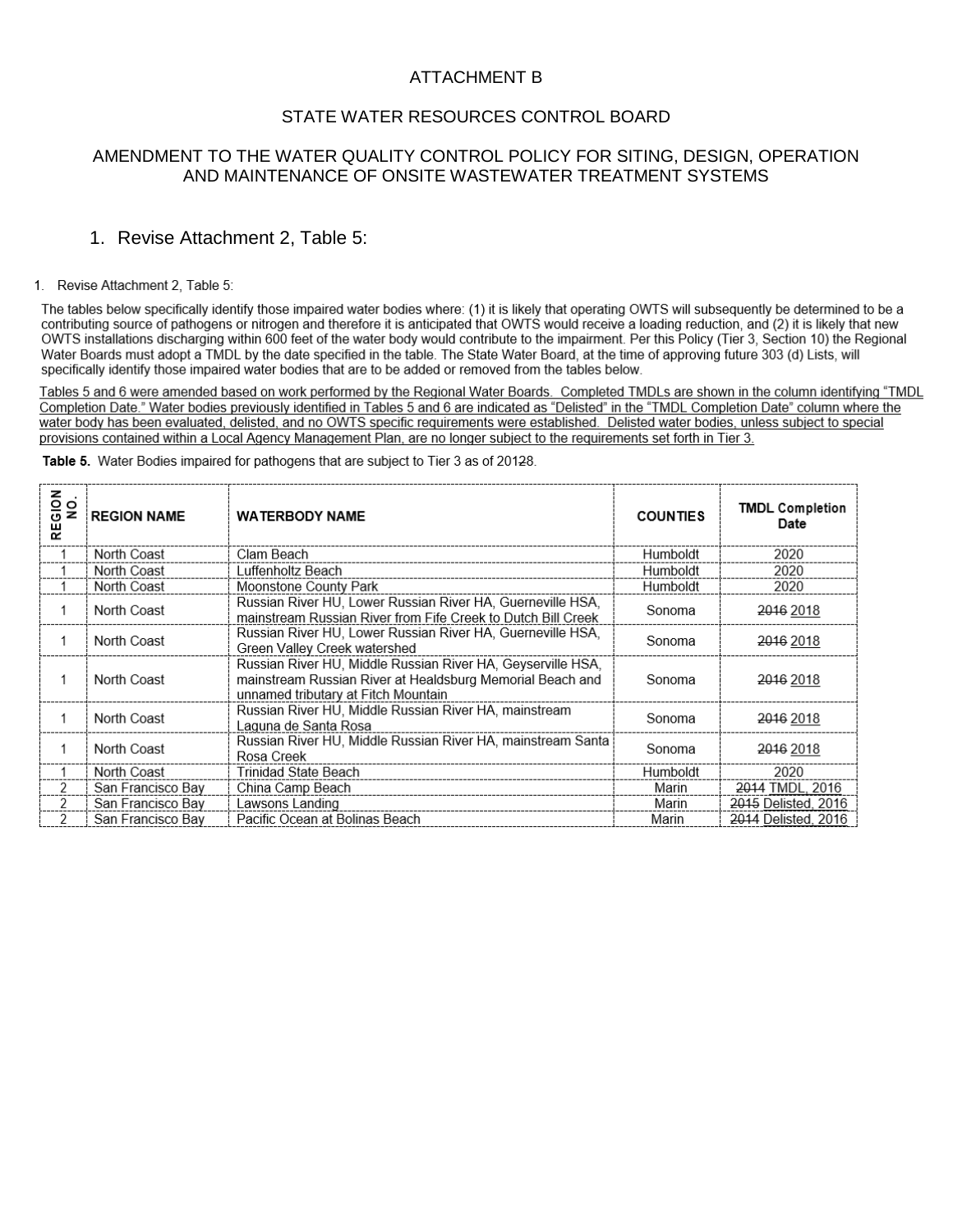#### ATTACHMENT B B-2 STATE WATER RESOURCES CONTROL BOARD AMENDMENT TO THE WATER QUALITY CONTROL POLICY FOR SITING, DESIGN, OPERATION AND MAINTENANCE OF ONSITE WASTEWATER TREATMENT SYSTEMS

## (Table 5 revision continued)

| <b>SION</b><br>$\mathbf{o}$<br>z<br>ш<br>œ | <b>REGION NAME</b>    | <b>WATERBODY NAME</b>                                                       | <b>COUNTIES</b>           | <b>TMDL Completion</b><br>Date |
|--------------------------------------------|-----------------------|-----------------------------------------------------------------------------|---------------------------|--------------------------------|
| 2                                          | San Francisco Bay     | Pacific Ocean at Fitzgerald Marine Reserve                                  | San Mateo                 | 2016 Delisted, 2016            |
| 2                                          | San Francisco Bay     | Pacific Ocean at Muir Beach                                                 | Marin                     | 2015 Delisted, 2016            |
| $\overline{2}$                             | San Francisco Bay     | Pacific Ocean at Pillar Point Beach                                         | San Mateo                 | 2016 2022                      |
| 2                                          | San Francisco Bay     | Petaluma River                                                              | Marin, Sonoma             | 2017 2018                      |
| $\overline{2}$                             | San Francisco Bay     | Petaluma River (tidal portion)                                              | Marin, Sonoma             | 2017 2018                      |
| 2                                          | San Francisco Bay     | San Gregorio Creek                                                          | San Mateo                 | 2019 2022                      |
| 3                                          | <b>Central Coast</b>  | Pacific Ocean at Point Rincon (mouth of Rincon Cr, Santa Barbara<br>County) | Santa Barbara             | 2015 Delisted, 2016            |
| 3                                          | <b>Central Coast</b>  | <b>Rincon Creek</b>                                                         | Santa Barbara,<br>Ventura | 2015                           |
| 4                                          | Los Angeles           | Canada Larga (Ventura River Watershed)                                      | Ventura                   | 2017 2024                      |
| 4                                          | Los Angeles           | Coyote Creek                                                                | Los Angeles,<br>Orange    | 2015 TMDL, 2015                |
| 4                                          | Los Angeles           | Rincon Beach                                                                | Ventura                   | 2017                           |
| 4                                          | Los Angeles           | San Antonio Creek (Tributary to Ventura River Reach 4)                      | Ventura                   | 2017 2024                      |
| 4                                          | Los Angeles           | San Gabriel River Reach 1 (Estuary to Firestone)                            | Los Angeles               | 2015 TMDL, 2015                |
| 4                                          | Los Angeles           | San Gabriel River Reach 2 (Firestone to Whittier Narrows Dam                | Los Angeles               | 2015 TMDL, 2015                |
| 4                                          | Los Angeles           | San Gabriel River Reach 3 (Whittier Narrows to Ramona)                      | Los Angeles               | 2015 TMDL, 2015                |
| 4                                          | Los Angeles           | San Jose Creek Reach 1 (SG Confluence to Temple St.)                        | Los Angeles               | 2015 TMDL, 2015                |
| 4                                          | Los Angeles           | San Jose Creek Reach 2 (Temple to I-10 at White Ave.)                       | Los Angeles               | 2015 TMDL, 2015                |
| $\overline{4}$                             | Los Angeles           | Sawpit Creek                                                                | Los Angeles               | 2015 TMDL, 2010                |
| 4                                          | Los Angeles           | Ventura River Reach 3 (Weldon Canyon to Confl. w/ Coyote Cr)                | Ventura                   | 2017 2024                      |
| 4                                          | Los Angeles           | Walnut Creek Wash (Drains from Puddingstone Res)                            | Los Angeles               | 2015 TMDL, 2015                |
| 5                                          | <b>Central Valley</b> | Wolf Creek (Nevada County)                                                  | Nevada, Placer            | 2020 2024                      |
| 5                                          | <b>Central Valley</b> | Woods Creek (Tuolumne County)                                               | Tuolumne                  | 2020 2024                      |
| 7                                          | Colorado River        | Alamo River                                                                 | Imperial                  | 2017                           |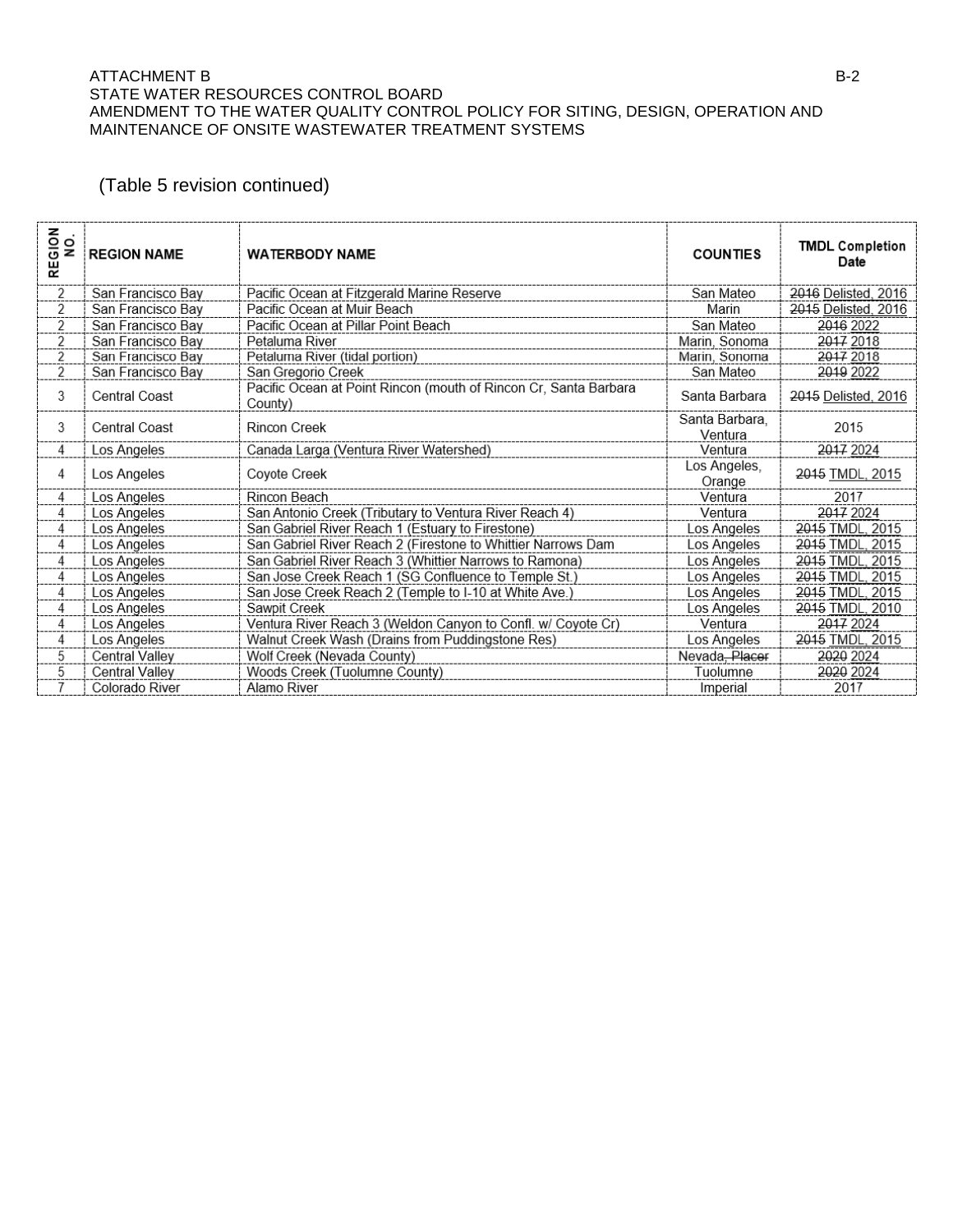#### ATTACHMENT B B-3 STATE WATER RESOURCES CONTROL BOARD AMENDMENT TO THE WATER QUALITY CONTROL POLICY FOR SITING, DESIGN, OPERATION AND MAINTENANCE OF ONSITE WASTEWATER TREATMENT SYSTEMS

## (Table 5 revision continued)

| 중<br>$\frac{1}{2}$<br>EG<br>œ | <b>REGION NAME</b> | <b>WATERBODY NAME</b>                                                                        | <b>COUNTIES</b>     | <b>TMDL Completion</b><br>Date |
|-------------------------------|--------------------|----------------------------------------------------------------------------------------------|---------------------|--------------------------------|
|                               | Colorado River     | Palo Verde Outfall Drain and Lagoon                                                          | Imperial, Riverside | 2017                           |
| 8                             | Santa Ana          | Canyon Lake (Railroad Canyon Reservoir)                                                      | Riverside           | 2019 Delisted, 2016            |
| 8                             | Santa Ana          | Fulmor, Lake                                                                                 | Riverside           | 2019 Delisted, 2016            |
| 8                             | Santa Ana          | Goldenstar Creek                                                                             | Riverside           | 2019 2021                      |
| 8                             | Santa Ana          | Los Trancos Creek (Crystal Cove Creek)                                                       | Orange              | 2017 Delisted, 2016            |
| 8                             | Santa Ana          | Lytle Creek                                                                                  | San Bernardino      | 2019 Delisted, 2016            |
| 8                             | Santa Ana          | Mill Creek Reach 1                                                                           | San Bernardino      | 2015 2019                      |
| 8                             | Santa Ana          | Mill Creek Reach 2                                                                           | San Bernardino      | 2015 Delisted, 2016            |
| 8                             | Santa Ana          | Morning Canyon Creek                                                                         | Orange              | 2017 2021                      |
| 8                             | Santa Ana          | Mountain Home Creek                                                                          | San Bernardino      | 2019                           |
| 8                             | Santa Ana          | Mountain Home Creek, East Fork                                                               | San Bernardino      | 2019                           |
| 8                             | Santa Ana          | Silverado Creek                                                                              | Orange              | 2017 Delisted, 2016            |
| 8                             | Santa Ana          | Peters Canyon Channel                                                                        | Orange              | 2017 Delisted, 2016            |
| 8                             | Santa Ana          | Santa Ana River, Reach 2                                                                     | Orange, Riverside   | 2019 Delisted, 2016            |
| 8                             | Santa Ana          | Temescal Creek, Reach 6 (Elsinore Groundwater sub basin<br>boundary to Lake Elsinore Outlet) | Riverside           | 2019 Delisted, 2016            |
| 8                             | Santa Ana          | Seal Beach                                                                                   | Orange              | 2017 2019                      |
| 8                             | Santa Ana          | Serrano Creek                                                                                | Orange              | 2017 2021                      |
| 8                             | Santa Ana          | <b>Huntington Harbour</b>                                                                    | Orange              | 2017 2019                      |